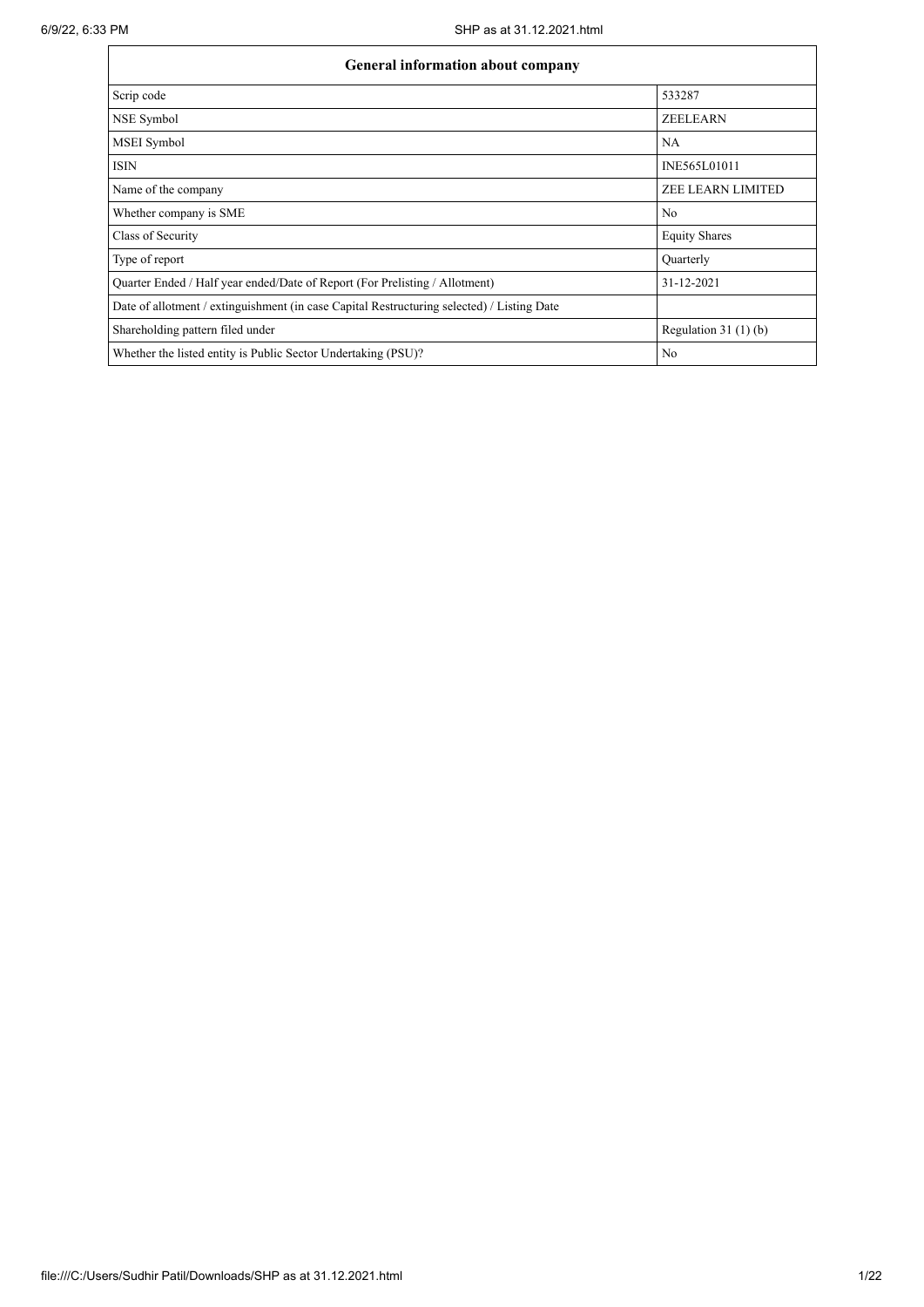$\mathbf{r}$ 

|                | <b>Declaration</b>                                                                        |                |                                |                       |                             |  |  |  |  |  |
|----------------|-------------------------------------------------------------------------------------------|----------------|--------------------------------|-----------------------|-----------------------------|--|--|--|--|--|
| Sr.<br>No.     | Particular                                                                                | Yes/No         | Promoter and<br>Promoter Group | Public<br>shareholder | Non Promoter-<br>Non Public |  |  |  |  |  |
| $\vert$ 1      | Whether the Listed Entity has issued any partly paid up shares?                           | N <sub>0</sub> | No                             | N <sub>0</sub>        | N <sub>0</sub>              |  |  |  |  |  |
| $\overline{2}$ | Whether the Listed Entity has issued any Convertible Securities<br>$\overline{?}$         | N <sub>o</sub> | No                             | N <sub>0</sub>        | N <sub>o</sub>              |  |  |  |  |  |
| $\overline{3}$ | Whether the Listed Entity has issued any Warrants?                                        | N <sub>0</sub> | No                             | No                    | No                          |  |  |  |  |  |
| 4              | Whether the Listed Entity has any shares against which<br>depository receipts are issued? | N <sub>0</sub> | No                             | No                    | N <sub>0</sub>              |  |  |  |  |  |
| $\overline{5}$ | Whether the Listed Entity has any shares in locked-in?                                    | N <sub>0</sub> | N <sub>0</sub>                 | N <sub>0</sub>        | N <sub>0</sub>              |  |  |  |  |  |
| 6              | Whether any shares held by promoters are pledge or otherwise<br>encumbered?               | Yes            | Yes                            |                       |                             |  |  |  |  |  |
| $\overline{7}$ | Whether company has equity shares with differential voting<br>rights?                     | N <sub>0</sub> | No                             | N <sub>0</sub>        | N <sub>0</sub>              |  |  |  |  |  |
| 8              | Whether the listed entity has any significant beneficial owner?                           | N <sub>o</sub> |                                |                       |                             |  |  |  |  |  |

L,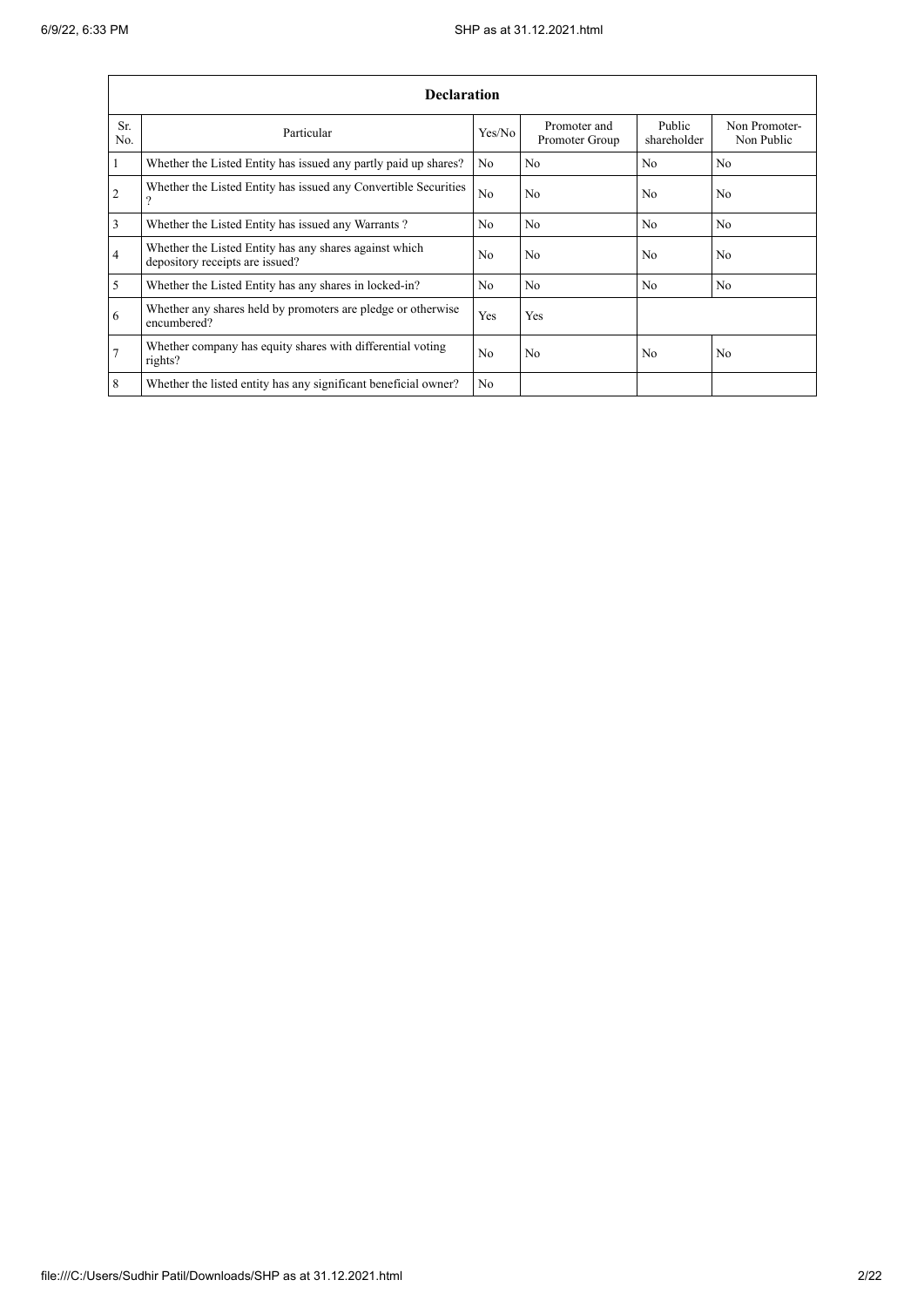|                                         |                                           |                                                                                                                                               |              |                           |                          |                             | Table I - Summary Statement holding of specified securities |                                                                  |  |            |       |
|-----------------------------------------|-------------------------------------------|-----------------------------------------------------------------------------------------------------------------------------------------------|--------------|---------------------------|--------------------------|-----------------------------|-------------------------------------------------------------|------------------------------------------------------------------|--|------------|-------|
|                                         | Category                                  |                                                                                                                                               | No. of       | No. Of<br>Partly<br>paid- | No. Of<br>shares         | Total nos.                  | Shareholding<br>as a $%$ of total<br>no. of shares          | Number of Voting Rights held in each class<br>of securities (IX) |  |            |       |
| Category<br>of<br>shareholder<br>$($ I) | Nos. Of<br>shareholders                   | fully paid<br>up equity                                                                                                                       | up<br>equity | underlying<br>Depository  | shares held<br>$(VII) =$ | (calculated as<br>per SCRR, | No of Voting (XIV) Rights                                   |                                                                  |  | Total as a |       |
|                                         | (II)                                      | shares held<br>$(IV)+(V)+$<br>(III)<br>1957) (VIII)<br>Receipts<br>shares<br>(IV)<br>(VI)<br>held<br>As a $%$ of<br>(VI)<br>(V)<br>$(A+B+C2)$ |              | Class eg:<br>X            | Class<br>eg:y            | Total                       | $%$ of<br>$(A+B+C)$                                         |                                                                  |  |            |       |
| (A)                                     | Promoter<br>&<br>Promoter<br>Group        | 6                                                                                                                                             | 60727388     |                           |                          | 60727388                    | 18.62                                                       | 60727388                                                         |  | 60727388   | 18.62 |
| (B)                                     | Public                                    | 133522                                                                                                                                        | 265365337    |                           |                          | 265365337                   | 81.38                                                       | 265365337                                                        |  | 265365337  | 81.38 |
| (C)                                     | Non<br>Promoter-<br>Non Public            |                                                                                                                                               |              |                           |                          |                             |                                                             |                                                                  |  |            |       |
| (C1)                                    | <b>Shares</b><br>underlying<br><b>DRs</b> |                                                                                                                                               |              |                           |                          |                             |                                                             |                                                                  |  |            |       |
| (C2)                                    | Shares held<br>by<br>Employee<br>Trusts   |                                                                                                                                               |              |                           |                          |                             |                                                             |                                                                  |  |            |       |
|                                         | Total                                     | 133528                                                                                                                                        | 326092725    |                           |                          | 326092725                   | 100                                                         | 326092725                                                        |  | 326092725  | 100   |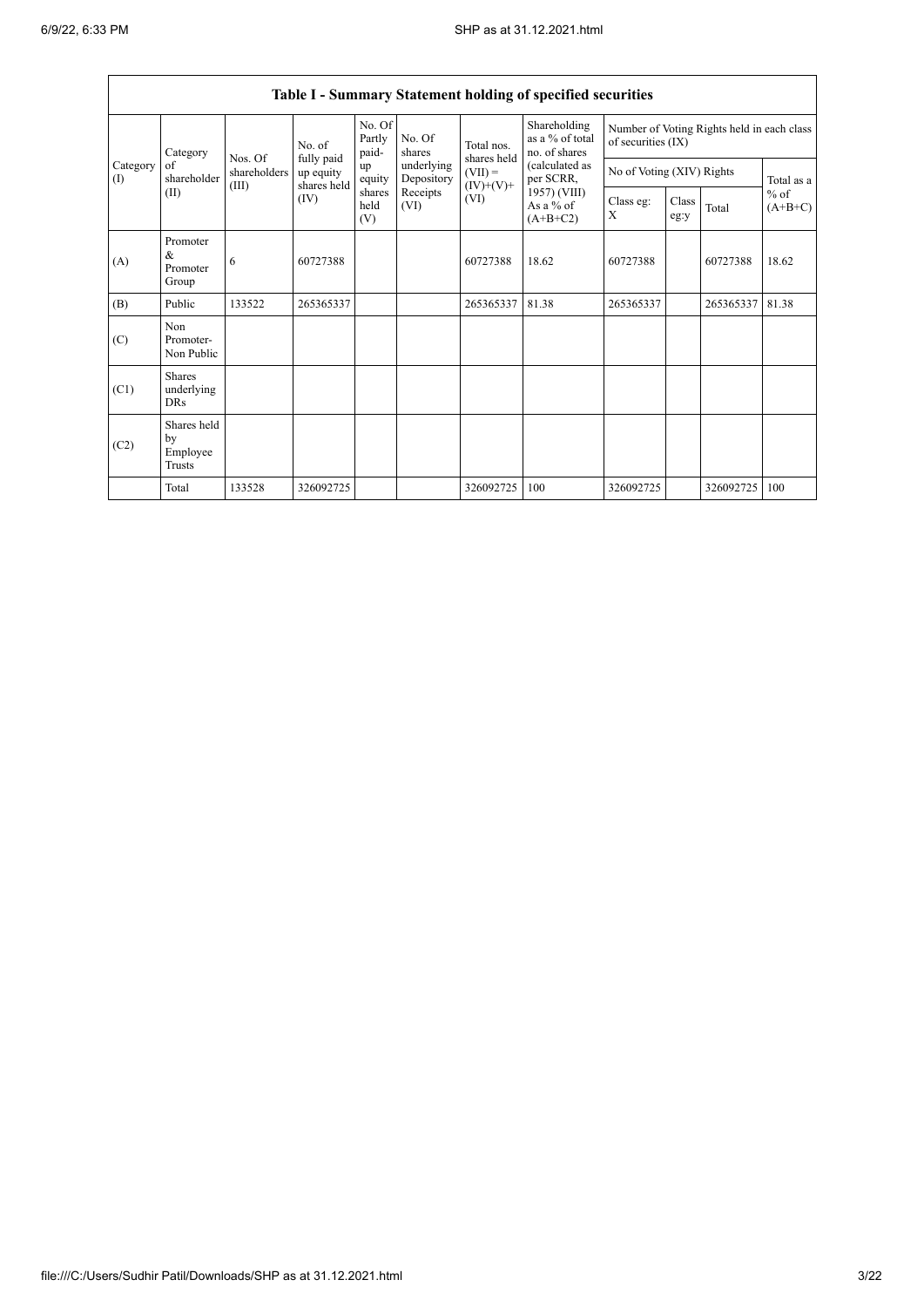|                          | Table I - Summary Statement holding of specified securities |                                                 |                                       |                                                                 |                                                                                            |                                        |                                                  |                                                                     |                                                         |                                           |  |
|--------------------------|-------------------------------------------------------------|-------------------------------------------------|---------------------------------------|-----------------------------------------------------------------|--------------------------------------------------------------------------------------------|----------------------------------------|--------------------------------------------------|---------------------------------------------------------------------|---------------------------------------------------------|-------------------------------------------|--|
|                          | Category                                                    | No. Of<br><b>Shares</b><br>Underlying           | No. of<br><b>Shares</b><br>Underlying | No. Of<br><b>Shares</b><br>Underlying<br>Outstanding            | Shareholding, as a<br>% assuming full<br>conversion of<br>convertible<br>securities (as a  | Number of<br>Locked in<br>shares (XII) |                                                  | Number of Shares<br>pledged or<br>otherwise<br>encumbered<br>(XIII) |                                                         | Number of<br>equity shares                |  |
| Category<br>$($ $\Gamma$ | of<br>shareholder<br>(II)                                   | Outstanding<br>convertible<br>securities<br>(X) | Outstanding<br>Warrants<br>$(X_i)$    | convertible<br>securities and<br>No. Of<br>Warrants (Xi)<br>(a) | percentage of<br>diluted share<br>capital) $(XI)$ =<br>$(VII)+(X)$ As a %<br>of $(A+B+C2)$ | No.<br>(a)                             | As a<br>$%$ of<br>total<br>Shares<br>held<br>(b) | No. (a)                                                             | As a<br>$%$ of<br>total<br><b>Shares</b><br>held<br>(b) | held in<br>dematerialized<br>form $(XIV)$ |  |
| (A)                      | Promoter<br>$\&$<br>Promoter<br>Group                       |                                                 |                                       |                                                                 | 18.62                                                                                      |                                        |                                                  | 25953500 42.74                                                      |                                                         | 60727388                                  |  |
| (B)                      | Public                                                      |                                                 |                                       |                                                                 | 81.38                                                                                      |                                        |                                                  |                                                                     |                                                         | 265184466                                 |  |
| (C)                      | Non<br>Promoter-<br>Non Public                              |                                                 |                                       |                                                                 |                                                                                            |                                        |                                                  |                                                                     |                                                         |                                           |  |
| (C1)                     | <b>Shares</b><br>underlying<br><b>DRs</b>                   |                                                 |                                       |                                                                 |                                                                                            |                                        |                                                  |                                                                     |                                                         |                                           |  |
| (C2)                     | Shares held<br>by<br>Employee<br><b>Trusts</b>              |                                                 |                                       |                                                                 |                                                                                            |                                        |                                                  |                                                                     |                                                         |                                           |  |
|                          | Total                                                       |                                                 |                                       |                                                                 | 100                                                                                        |                                        |                                                  | 25953500                                                            | 7.96                                                    | 325911854                                 |  |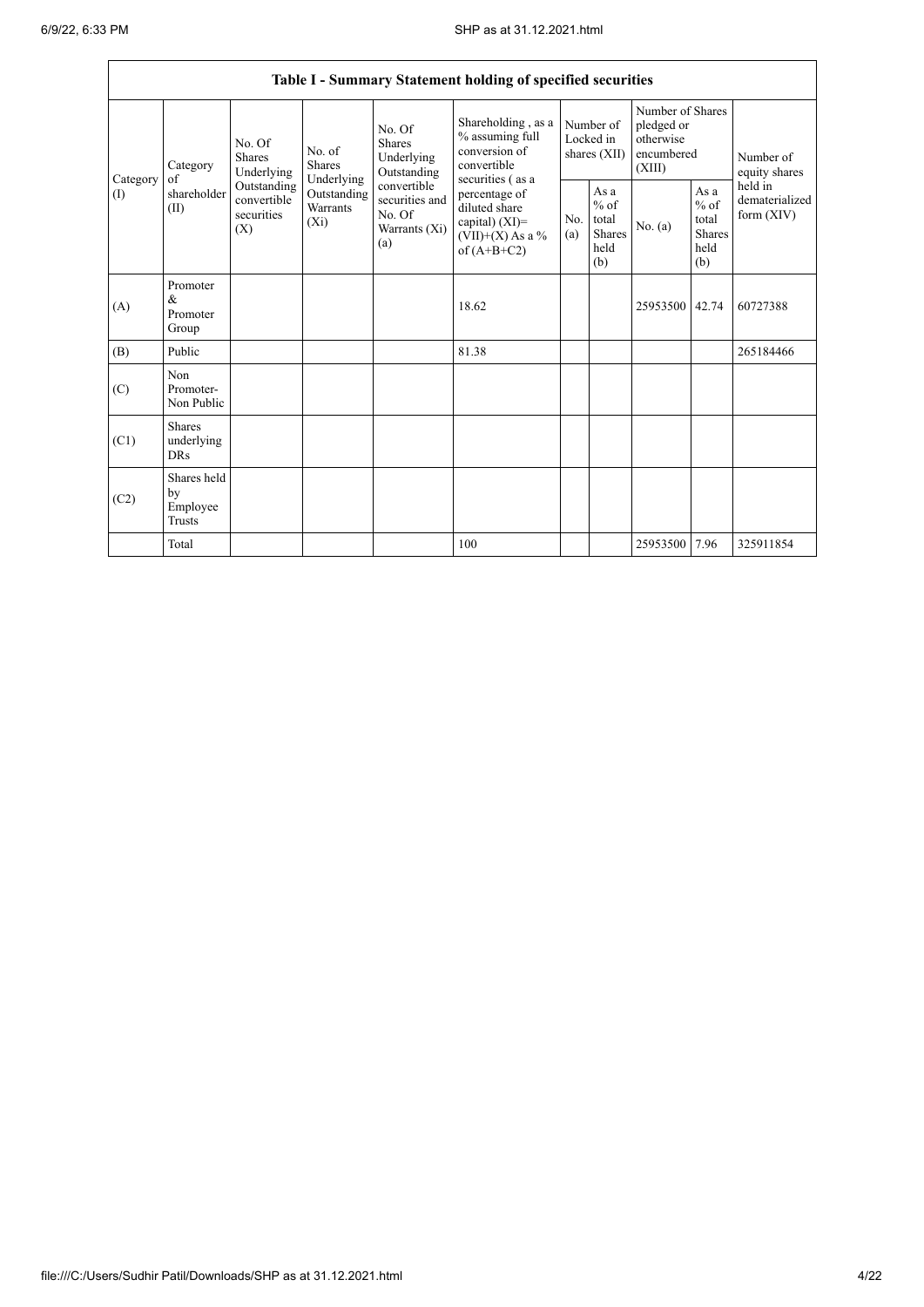|                                                                                                |                                                                                                                        |                                                                                      |                     |                                 |                                    |                          | Table II - Statement showing shareholding pattern of the Promoter and Promoter Group |                                                                  |               |           |                                 |  |
|------------------------------------------------------------------------------------------------|------------------------------------------------------------------------------------------------------------------------|--------------------------------------------------------------------------------------|---------------------|---------------------------------|------------------------------------|--------------------------|--------------------------------------------------------------------------------------|------------------------------------------------------------------|---------------|-----------|---------------------------------|--|
|                                                                                                |                                                                                                                        |                                                                                      | No. of fully        | No.<br>Of<br>Partly             | No. Of                             | Total nos.               | Shareholding<br>as a $%$ of<br>total no. of                                          | Number of Voting Rights held in each<br>class of securities (IX) |               |           |                                 |  |
| Sr.                                                                                            | Category &<br>Name of the<br>Shareholders                                                                              | Nos. Of<br>shareholders                                                              | paid up<br>equity   | paid-<br>up                     | shares<br>underlying<br>Depository | shares held<br>$(VII) =$ | shares<br>(calculated<br>as per                                                      | No of Voting (XIV) Rights                                        |               |           | Total<br>as a $\%$              |  |
|                                                                                                | (I)                                                                                                                    | (III)                                                                                | shares held<br>(IV) | equity<br>shares<br>held<br>(V) | Receipts<br>(VI)                   | $(IV)+(V)+$<br>(VI)      | SCRR,<br>1957) (VIII)<br>As a % of<br>$(A+B+C2)$                                     | Class eg: X                                                      | Class<br>eg:y | Total     | of<br>Total<br>Voting<br>rights |  |
| $\boldsymbol{\mathsf{A}}$                                                                      |                                                                                                                        | Table II - Statement showing shareholding pattern of the Promoter and Promoter Group |                     |                                 |                                    |                          |                                                                                      |                                                                  |               |           |                                 |  |
| (1)                                                                                            | Indian                                                                                                                 |                                                                                      |                     |                                 |                                    |                          |                                                                                      |                                                                  |               |           |                                 |  |
| (d)                                                                                            | Any Other<br>(specify)                                                                                                 | $\sqrt{5}$                                                                           | 31853150            |                                 |                                    | 31853150                 | 9.77                                                                                 | 31853150                                                         |               | 31853150  | 9.77                            |  |
| Sub-Total<br>(A)(1)                                                                            |                                                                                                                        | $\sqrt{5}$                                                                           | 31853150            |                                 |                                    | 31853150                 | 9.77                                                                                 | 31853150                                                         |               | 31853150  | 9.77                            |  |
| (2)                                                                                            | Foreign                                                                                                                |                                                                                      |                     |                                 |                                    |                          |                                                                                      |                                                                  |               |           |                                 |  |
| (e)                                                                                            | Any Other<br>(specify)                                                                                                 | $\mathbf{1}$                                                                         | 28874238            |                                 |                                    | 28874238                 | 8.85                                                                                 | 28874238                                                         |               | 28874238  | 8.85                            |  |
| Sub-Total<br>(A)(2)                                                                            |                                                                                                                        | $\mathbf{1}$                                                                         | 28874238            |                                 |                                    | 28874238                 | 8.85                                                                                 | 28874238                                                         |               | 28874238  | 8.85                            |  |
| Total<br>Shareholding<br>of Promoter<br>and<br>Promoter<br>Group $(A)=$<br>$(A)(1)+(A)$<br>(2) |                                                                                                                        | 6                                                                                    | 60727388            |                                 |                                    | 60727388                 | 18.62                                                                                | 60727388                                                         |               | 60727388  | 18.62                           |  |
| $\, {\bf B}$                                                                                   |                                                                                                                        | Table III - Statement showing shareholding pattern of the Public shareholder         |                     |                                 |                                    |                          |                                                                                      |                                                                  |               |           |                                 |  |
| (1)                                                                                            | Institutions                                                                                                           |                                                                                      |                     |                                 |                                    |                          |                                                                                      |                                                                  |               |           |                                 |  |
| (a)                                                                                            | Mutual<br>Funds                                                                                                        | $\mathbf{1}$                                                                         | 274                 |                                 |                                    | 274                      | $\boldsymbol{0}$                                                                     | 274                                                              |               | 274       | $\boldsymbol{0}$                |  |
| (e)                                                                                            | Foreign<br>Portfolio<br>Investors                                                                                      | 15                                                                                   | 61103378            |                                 |                                    | 61103378                 | 18.74                                                                                | 61103378                                                         |               | 61103378  | 18.74                           |  |
| (f)                                                                                            | Financial<br>Institutions/<br><b>Banks</b>                                                                             | 9                                                                                    | 3996                |                                 |                                    | 3996                     | $\boldsymbol{0}$                                                                     | 3996                                                             |               | 3996      | $\boldsymbol{0}$                |  |
| (g)                                                                                            | Insurance<br>Companies                                                                                                 | $\mathbf{1}$                                                                         | 18750               |                                 |                                    | 18750                    | $0.01\,$                                                                             | 18750                                                            |               | 18750     | $0.01\,$                        |  |
| Sub-Total<br>(B)(1)                                                                            |                                                                                                                        | 26                                                                                   | 61126398            |                                 |                                    | 61126398                 | 18.75                                                                                | 61126398                                                         |               | 61126398  | 18.75                           |  |
| (3)                                                                                            | Non-institutions                                                                                                       |                                                                                      |                     |                                 |                                    |                          |                                                                                      |                                                                  |               |           |                                 |  |
| (a(i))                                                                                         | Individuals -<br>i.Individual<br>shareholders<br>holding<br>nominal<br>share capital<br>up to Rs. 2<br>lakhs.          | 128907                                                                               | 78891826            |                                 |                                    | 78891826                 | 24.19                                                                                | 78891826                                                         |               | 78891826  | 24.19                           |  |
| (a(ii))                                                                                        | Individuals -<br>ii. Individual<br>shareholders<br>holding<br>nominal<br>share capital<br>in excess of<br>Rs. 2 lakhs. | 11                                                                                   | 5095462             |                                 |                                    | 5095462                  | 1.56                                                                                 | 5095462                                                          |               | 5095462   | 1.56                            |  |
| (b)                                                                                            | <b>NBFCs</b><br>registered<br>with RBI                                                                                 | $\sqrt{2}$                                                                           | 3514                |                                 |                                    | 3514                     | $\boldsymbol{0}$                                                                     | 3514                                                             |               | 3514      | $\boldsymbol{0}$                |  |
| (e)                                                                                            | Any Other<br>(specify)                                                                                                 | 4576                                                                                 | 120248137           |                                 |                                    | 120248137                | 36.88                                                                                | 120248137                                                        |               | 120248137 | 36.88                           |  |
| Sub-Total<br>(B)(3)                                                                            |                                                                                                                        | 133496                                                                               | 204238939           |                                 |                                    | 204238939                | 62.63                                                                                | 204238939                                                        |               | 204238939 | 62.63                           |  |
| <b>Total Public</b><br>Shareholding<br>$(B)=(B)(1)+$                                           |                                                                                                                        | 133522                                                                               | 265365337           |                                 |                                    | 265365337                | 81.38                                                                                | 265365337                                                        |               | 265365337 | 81.38                           |  |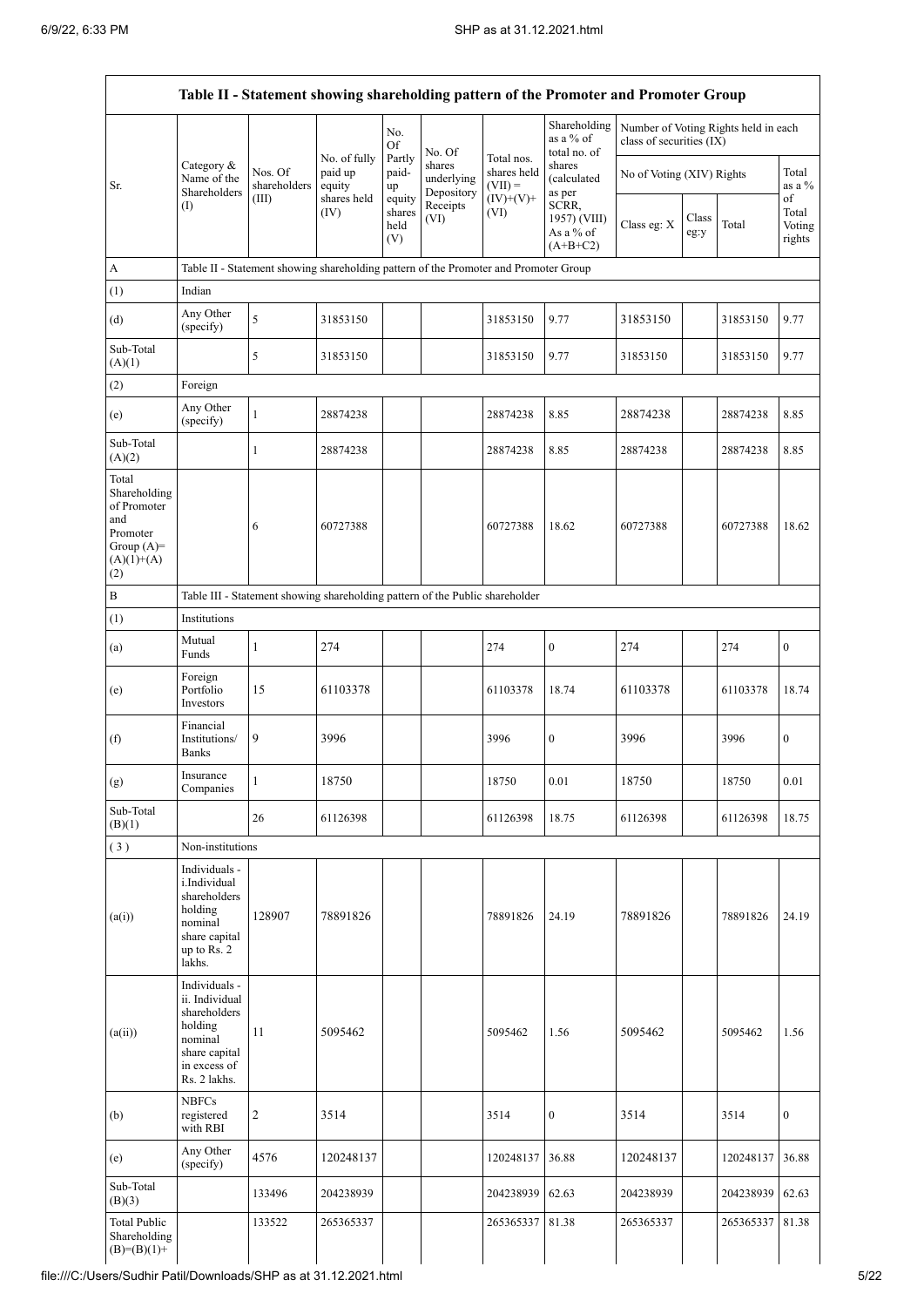## 6/9/22, 6:33 PM SHP as at 31.12.2021.html

| $(B)(2)+(B)$<br>(3)   |                                                                                               |           |  |  |           |     |           |  |           |     |
|-----------------------|-----------------------------------------------------------------------------------------------|-----------|--|--|-----------|-----|-----------|--|-----------|-----|
|                       | Table IV - Statement showing shareholding pattern of the Non Promoter- Non Public shareholder |           |  |  |           |     |           |  |           |     |
| Total (<br>$A+B+C2$ ) | 133528                                                                                        | 326092725 |  |  | 326092725 | 100 | 326092725 |  | 326092725 | 100 |
| Total<br>$(A+B+C)$    | 133528                                                                                        | 326092725 |  |  | 326092725 | 100 | 326092725 |  | 326092725 | 100 |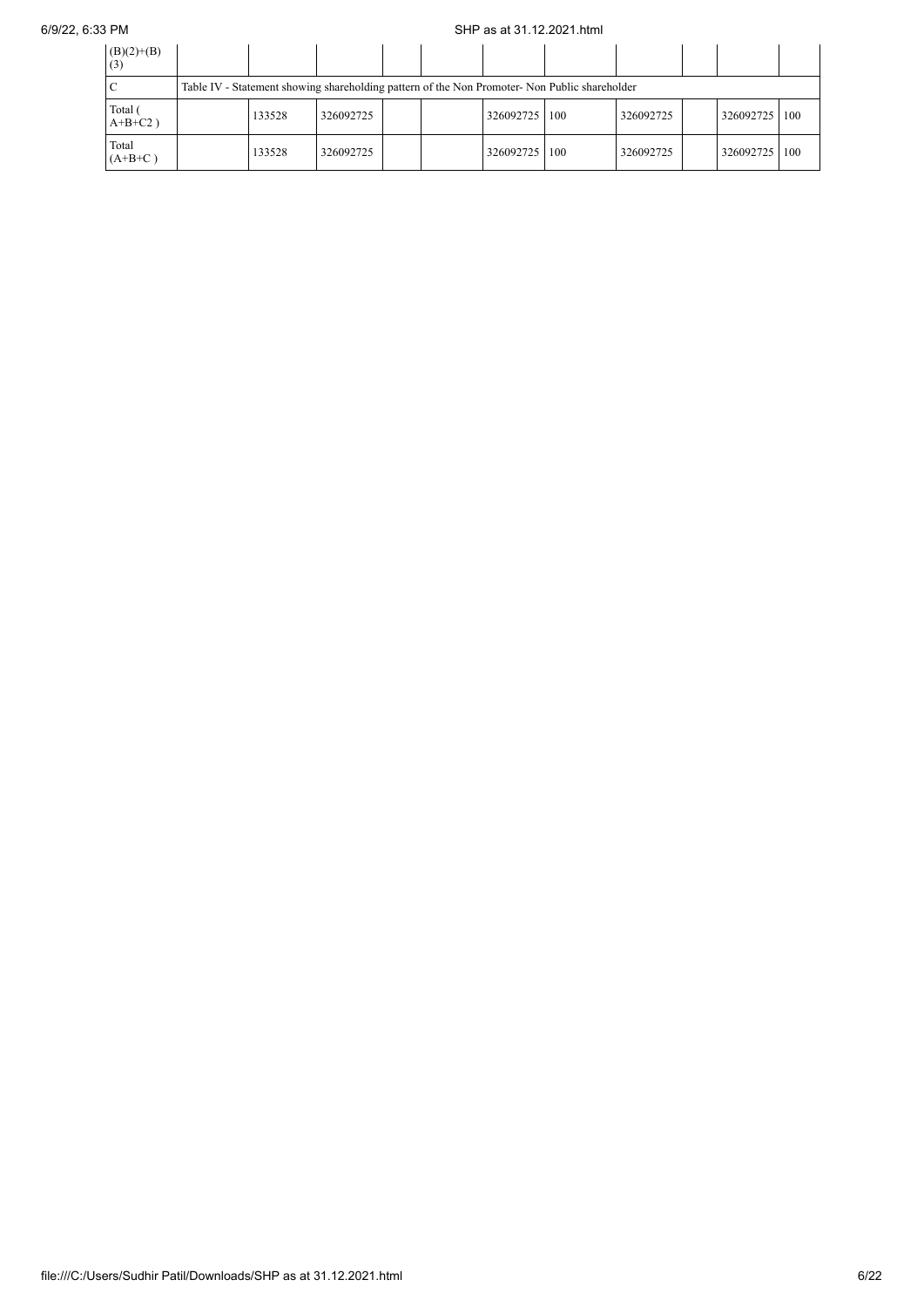.

|                                                                                         |                                                 |                                       |                                                           | Table II - Statement showing shareholding pattern of the Promoter and Promoter Group                     |  |                                                  |                                                                     |                                                         |                                       |
|-----------------------------------------------------------------------------------------|-------------------------------------------------|---------------------------------------|-----------------------------------------------------------|----------------------------------------------------------------------------------------------------------|--|--------------------------------------------------|---------------------------------------------------------------------|---------------------------------------------------------|---------------------------------------|
|                                                                                         | No. Of<br><b>Shares</b><br>Underlying           | No. of<br><b>Shares</b><br>Underlying | No. Of Shares<br>Underlying<br>Outstanding<br>convertible | Shareholding, as a %<br>assuming full<br>conversion of<br>convertible securities (                       |  | Number of<br>Locked in<br>shares $(XII)$         | Number of Shares<br>pledged or<br>otherwise<br>encumbered<br>(XIII) |                                                         | Number of<br>equity shares<br>held in |
| Sr.                                                                                     | Outstanding<br>convertible<br>securities<br>(X) | Outstanding<br>Warrants<br>$(X_i)$    | securities and<br>No. Of<br>Warrants (Xi)<br>(a)          | as a percentage of<br>diluted share capital)<br>No.<br>$(XI) = (VII)+(X) As a %$<br>(a)<br>of $(A+B+C2)$ |  | As a<br>$%$ of<br>total<br>Shares<br>held<br>(b) | No. (a)                                                             | As a<br>$%$ of<br>total<br><b>Shares</b><br>held<br>(b) | dematerialized<br>form $(XIV)$        |
| A                                                                                       |                                                 |                                       |                                                           | Table II - Statement showing shareholding pattern of the Promoter and Promoter Group                     |  |                                                  |                                                                     |                                                         |                                       |
| (1)                                                                                     | Indian                                          |                                       |                                                           |                                                                                                          |  |                                                  |                                                                     |                                                         |                                       |
| (d)                                                                                     |                                                 |                                       |                                                           | 9.77                                                                                                     |  |                                                  | 25953500                                                            | 81.48                                                   | 31853150                              |
| Sub-Total (A)<br>(1)                                                                    |                                                 |                                       |                                                           | 9.77                                                                                                     |  |                                                  | 25953500 81.48                                                      |                                                         | 31853150                              |
| (2)                                                                                     | Foreign                                         |                                       |                                                           |                                                                                                          |  |                                                  |                                                                     |                                                         |                                       |
| (e)                                                                                     |                                                 |                                       |                                                           | 8.85                                                                                                     |  |                                                  | $\boldsymbol{0}$                                                    | $\boldsymbol{0}$                                        | 28874238                              |
| Sub-Total (A)<br>(2)                                                                    |                                                 |                                       |                                                           | 8.85                                                                                                     |  |                                                  | $\boldsymbol{0}$                                                    | $\overline{0}$                                          | 28874238                              |
| Total<br>Shareholding<br>of Promoter<br>and Promoter<br>Group $(A)=$<br>$(A)(1)+(A)(2)$ |                                                 |                                       |                                                           | 18.62                                                                                                    |  |                                                  | 25953500 42.74                                                      |                                                         | 60727388                              |
| $\, {\bf B}$                                                                            |                                                 |                                       |                                                           | Table III - Statement showing shareholding pattern of the Public shareholder                             |  |                                                  |                                                                     |                                                         |                                       |
| (1)                                                                                     | Institutions                                    |                                       |                                                           |                                                                                                          |  |                                                  |                                                                     |                                                         |                                       |
| (a)                                                                                     |                                                 |                                       |                                                           | $\mathbf{0}$                                                                                             |  |                                                  |                                                                     |                                                         | $\boldsymbol{0}$                      |
| (e)                                                                                     |                                                 |                                       |                                                           | 18.74                                                                                                    |  |                                                  |                                                                     |                                                         | 61100365                              |
| (f)                                                                                     |                                                 |                                       |                                                           | $\mathbf{0}$                                                                                             |  |                                                  |                                                                     |                                                         | 3996                                  |
| (g)                                                                                     |                                                 |                                       |                                                           | 0.01                                                                                                     |  |                                                  |                                                                     |                                                         | 18750                                 |
| Sub-Total (B)<br>(1)                                                                    |                                                 |                                       |                                                           | 18.75                                                                                                    |  |                                                  |                                                                     |                                                         | 61123111                              |
| (3)                                                                                     | Non-institutions                                |                                       |                                                           |                                                                                                          |  |                                                  |                                                                     |                                                         |                                       |
| (a(i))                                                                                  |                                                 |                                       |                                                           | 24.19                                                                                                    |  |                                                  |                                                                     |                                                         | 78809057                              |
| (a(ii))                                                                                 |                                                 |                                       |                                                           | 1.56                                                                                                     |  |                                                  |                                                                     |                                                         | 5095462                               |
| (b)                                                                                     |                                                 |                                       |                                                           | $\overline{0}$                                                                                           |  |                                                  |                                                                     |                                                         | 3514                                  |
| (e)                                                                                     |                                                 |                                       |                                                           | 36.88                                                                                                    |  |                                                  |                                                                     |                                                         | 120153322                             |
| Sub-Total (B)<br>(3)                                                                    |                                                 |                                       |                                                           | 62.63                                                                                                    |  |                                                  |                                                                     |                                                         | 204061355                             |
| <b>Total Public</b><br>Shareholding<br>$(B)= (B)(1) +$<br>$(B)(2)+(B)(3)$               |                                                 |                                       |                                                           | 81.38                                                                                                    |  |                                                  |                                                                     |                                                         | 265184466                             |
| $\mathbf C$                                                                             |                                                 |                                       |                                                           | Table IV - Statement showing shareholding pattern of the Non Promoter- Non Public shareholder            |  |                                                  |                                                                     |                                                         |                                       |
| Total (<br>$A+B+C2$ )                                                                   |                                                 |                                       |                                                           | 100                                                                                                      |  |                                                  |                                                                     |                                                         | 325911854                             |
| Total<br>$(A+B+C)$                                                                      |                                                 |                                       |                                                           | 100                                                                                                      |  |                                                  | 25953500 7.96                                                       |                                                         | 325911854                             |

L,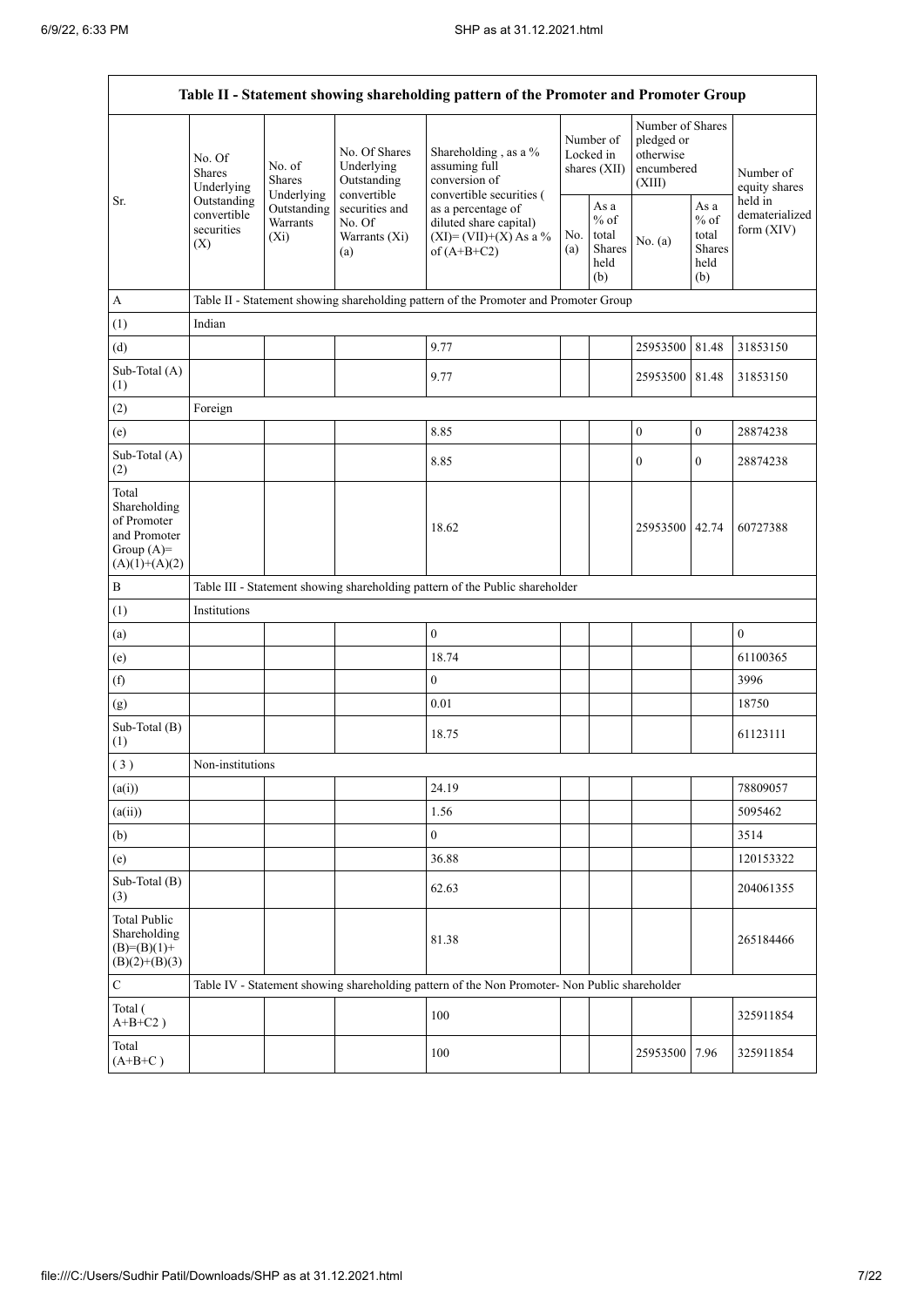| Any Other (specify)                                                                                                                                                                  |                                                          |                                                               |                               |                                            |                                                        |                                   |  |  |  |  |
|--------------------------------------------------------------------------------------------------------------------------------------------------------------------------------------|----------------------------------------------------------|---------------------------------------------------------------|-------------------------------|--------------------------------------------|--------------------------------------------------------|-----------------------------------|--|--|--|--|
| Searial No.                                                                                                                                                                          | $\mathbf{1}$                                             | $\overline{c}$                                                | 3                             | $\overline{4}$                             | 5                                                      | 6                                 |  |  |  |  |
| Category                                                                                                                                                                             | <b>Bodies Corporate</b>                                  | <b>Bodies Corporate</b>                                       | <b>Bodies</b><br>Corporate    | <b>Bodies</b><br>Corporate                 | <b>Bodies Corporate</b>                                | <b>Bodies</b><br>Corporate        |  |  |  |  |
| Name of the<br>Shareholders (I)                                                                                                                                                      | Jayneer Infrapower &<br>Multiventures Private<br>Limited | <b>Asian Satellite</b><br><b>Broadcast Private</b><br>Limited | Jayneer<br>Enterprises<br>Llp | Essel Media<br>Ventures Private<br>Limited | Sprit Infrapower &<br>Multiventures<br>Private Limited | Essel<br>Infraprojects<br>Limited |  |  |  |  |
| PAN (II)                                                                                                                                                                             | AAACJ1688G                                               | AACCA0162A                                                    | AAHFJ5369G                    | AANCS6794B                                 | AALCS5905J                                             | AAACP6095M                        |  |  |  |  |
| No. of the<br>Shareholders (I)                                                                                                                                                       | $\mathbf{1}$                                             | 1                                                             | $\mathbf{1}$                  | $\mathbf{1}$                               | $\mathbf{1}$                                           | $\mathbf{0}$                      |  |  |  |  |
| No. of fully paid<br>up equity shares<br>$held$ $(V)$                                                                                                                                | 16900000                                                 | 14898250                                                      | 40000                         | 11036                                      | 3864                                                   | $\boldsymbol{0}$                  |  |  |  |  |
| No. Of Partly paid-<br>up equity shares<br>held (V)                                                                                                                                  |                                                          |                                                               |                               |                                            |                                                        |                                   |  |  |  |  |
| No. Of shares<br>underlying<br>Depository<br>Receipts (VI)                                                                                                                           |                                                          |                                                               |                               |                                            |                                                        |                                   |  |  |  |  |
| Total nos. shares<br>held $(VII) = (IV) +$<br>$(V)$ + $(VI)$                                                                                                                         | 16900000                                                 | 14898250                                                      | 40000                         | 11036                                      | 3864                                                   | $\boldsymbol{0}$                  |  |  |  |  |
| Shareholding as a<br>% of total no. of<br>shares (calculated<br>as per SCRR,<br>1957) (VIII) As a<br>% of $(A+B+C2)$                                                                 | 5.18                                                     | 4.57                                                          | 0.01                          | $\boldsymbol{0}$                           | $\boldsymbol{0}$                                       | $\boldsymbol{0}$                  |  |  |  |  |
| Number of Voting Rights held in each class of securities (IX)                                                                                                                        |                                                          |                                                               |                               |                                            |                                                        |                                   |  |  |  |  |
| Class eg: X                                                                                                                                                                          | 16900000                                                 | 14898250                                                      | 40000                         | 11036                                      | 3864                                                   | $\boldsymbol{0}$                  |  |  |  |  |
| Class eg:y                                                                                                                                                                           |                                                          |                                                               |                               |                                            |                                                        |                                   |  |  |  |  |
| Total                                                                                                                                                                                | 16900000                                                 | 14898250                                                      | 40000                         | 11036                                      | 3864                                                   | $\boldsymbol{0}$                  |  |  |  |  |
| Total as a % of<br><b>Total Voting rights</b>                                                                                                                                        | 5.18                                                     | 4.57                                                          | 0.01                          | $\boldsymbol{0}$                           | $\boldsymbol{0}$                                       | $\boldsymbol{0}$                  |  |  |  |  |
| No. Of Shares<br>Underlying<br>Outstanding<br>convertible<br>securities $(X)$                                                                                                        |                                                          |                                                               |                               |                                            |                                                        |                                   |  |  |  |  |
| No. of Shares<br>Underlying<br>Outstanding<br>Warrants (Xi)                                                                                                                          |                                                          |                                                               |                               |                                            |                                                        |                                   |  |  |  |  |
| No. Of Shares<br>Underlying<br>Outstanding<br>convertible<br>securities and No.<br>Of Warrants (Xi)<br>(a)                                                                           |                                                          |                                                               |                               |                                            |                                                        |                                   |  |  |  |  |
| Shareholding, as a<br>% assuming full<br>conversion of<br>convertible<br>securities (as a<br>percentage of<br>diluted share<br>capital) (XI)=<br>$(VII)+(X)$ As a %<br>of $(A+B+C2)$ | 5.18                                                     | 4.57                                                          | 0.01                          | $\mathbf{0}$                               | $\mathbf{0}$                                           | $\mathbf{0}$                      |  |  |  |  |
| Number of Locked in shares (XII)                                                                                                                                                     |                                                          |                                                               |                               |                                            |                                                        |                                   |  |  |  |  |
| No. (a)                                                                                                                                                                              |                                                          |                                                               |                               |                                            |                                                        |                                   |  |  |  |  |
| As a % of total<br>Shares held (b)                                                                                                                                                   |                                                          |                                                               |                               |                                            |                                                        |                                   |  |  |  |  |
|                                                                                                                                                                                      | Number of Shares pledged or otherwise encumbered (XIII)  |                                                               |                               |                                            |                                                        |                                   |  |  |  |  |
| No. (a)                                                                                                                                                                              | 14300000                                                 | 11653500                                                      | $\boldsymbol{0}$              | $\boldsymbol{0}$                           | $\boldsymbol{0}$                                       | $\boldsymbol{0}$                  |  |  |  |  |
| As a % of total                                                                                                                                                                      | 84.62                                                    | 78.22                                                         | $\boldsymbol{0}$              | $\boldsymbol{0}$                           | $\boldsymbol{0}$                                       | $\boldsymbol{0}$                  |  |  |  |  |
|                                                                                                                                                                                      |                                                          |                                                               |                               |                                            |                                                        |                                   |  |  |  |  |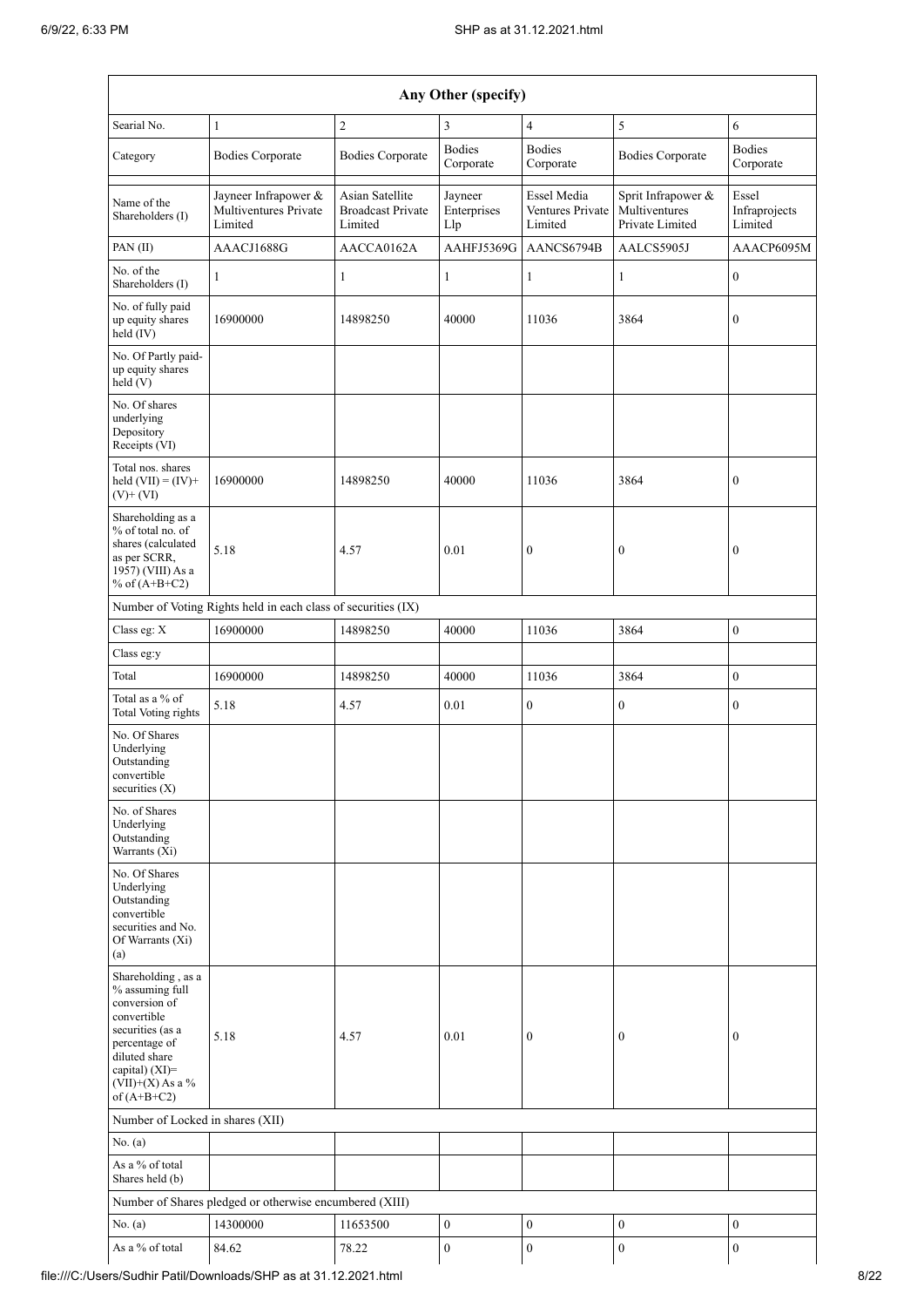## 6/9/22, 6:33 PM SHP as at 31.12.2021.html

| Shares held (b)                                                      |          |          |          |          |          |          |
|----------------------------------------------------------------------|----------|----------|----------|----------|----------|----------|
| Number of equity<br>shares held in<br>dematerialized<br>form $(XIV)$ | 16900000 | 14898250 | 40000    | 11036    | 3864     | $\theta$ |
| Reason for not providing PAN                                         |          |          |          |          |          |          |
| Reason for not<br>providing PAN                                      |          |          |          |          |          |          |
| Shareholder type                                                     | Promoter | Promoter | Promoter | Promoter | Promoter | Promoter |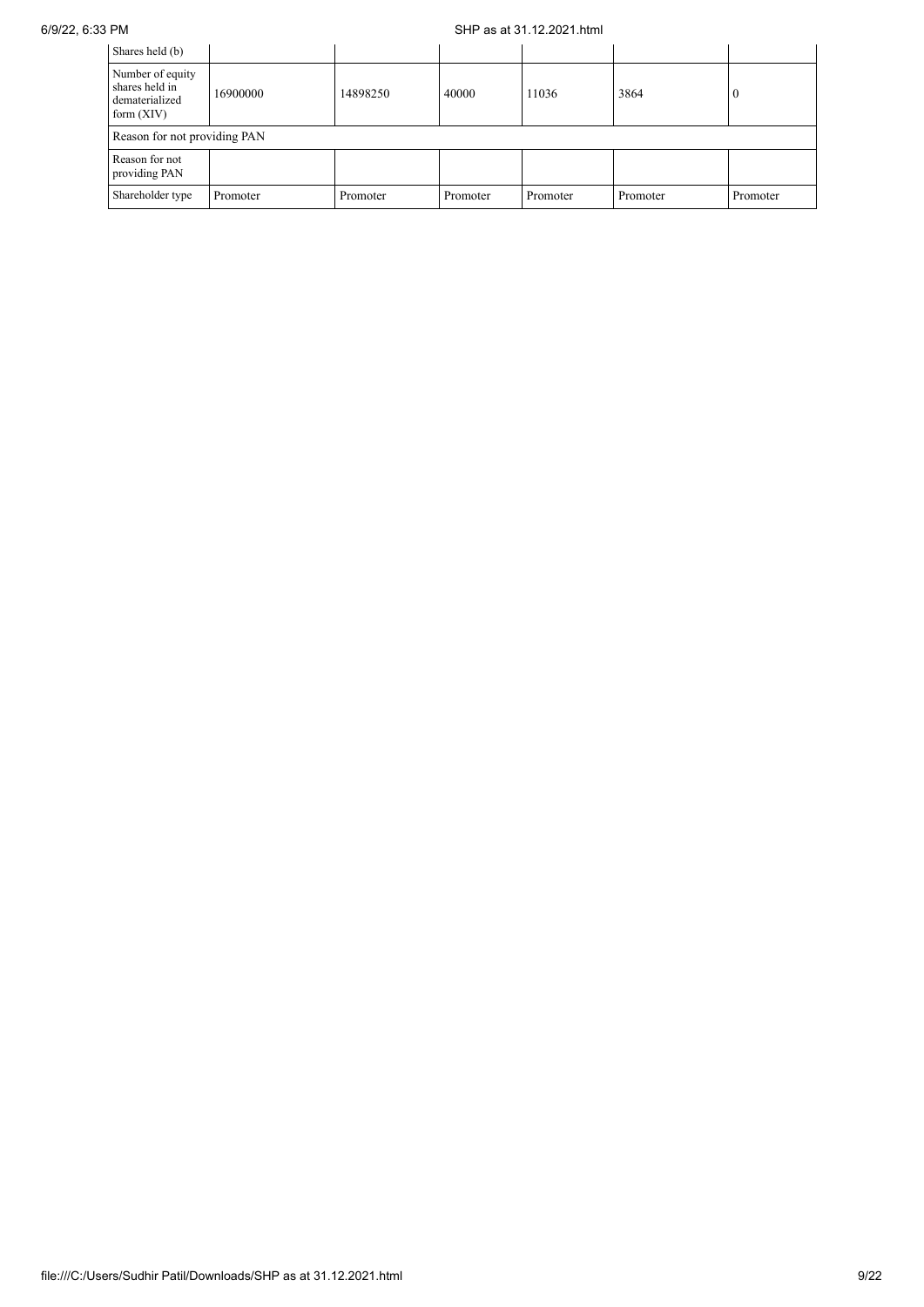$\mathbf{r}$ 

|                                                                                                                                                                                      | Any Other (specify)                                           |
|--------------------------------------------------------------------------------------------------------------------------------------------------------------------------------------|---------------------------------------------------------------|
| Searial No.                                                                                                                                                                          |                                                               |
| Category                                                                                                                                                                             | Click here to go back                                         |
| Name of the<br>Shareholders (I)                                                                                                                                                      |                                                               |
| PAN(II)                                                                                                                                                                              | Total                                                         |
| No. of the<br>Shareholders (I)                                                                                                                                                       | 5                                                             |
| No. of fully paid<br>up equity shares<br>$held$ (IV)                                                                                                                                 | 31853150                                                      |
| No. Of Partly paid-<br>up equity shares<br>held(V)                                                                                                                                   |                                                               |
| No. Of shares<br>underlying<br>Depository<br>Receipts (VI)                                                                                                                           |                                                               |
| Total nos. shares<br>held $(VII) = (IV) +$<br>$(V)$ + $(VI)$                                                                                                                         | 31853150                                                      |
| Shareholding as a<br>% of total no. of<br>shares (calculated<br>as per SCRR,<br>1957) (VIII) As a<br>% of $(A+B+C2)$                                                                 | 9.77                                                          |
|                                                                                                                                                                                      | Number of Voting Rights held in each class of securities (IX) |
| Class eg: X                                                                                                                                                                          | 31853150                                                      |
| Class eg:y                                                                                                                                                                           |                                                               |
| Total                                                                                                                                                                                | 31853150                                                      |
| Total as a % of<br>Total Voting rights                                                                                                                                               | 9.77                                                          |
| No. Of Shares<br>Underlying<br>Outstanding<br>convertible<br>securities $(X)$                                                                                                        |                                                               |
| No. of Shares<br>Underlying<br>Outstanding<br>Warrants (Xi)                                                                                                                          |                                                               |
| No. Of Shares<br>Underlying<br>Outstanding<br>convertible<br>securities and No.<br>Of Warrants (Xi)<br>(a)                                                                           |                                                               |
| Shareholding, as a<br>% assuming full<br>conversion of<br>convertible<br>securities (as a<br>percentage of<br>diluted share<br>capital) (XI)=<br>$(VII)+(X)$ As a %<br>of $(A+B+C2)$ | 9.77                                                          |
| Number of Locked in shares (XII)                                                                                                                                                     |                                                               |
| No. (a)                                                                                                                                                                              |                                                               |
| As a % of total<br>Shares held (b)                                                                                                                                                   |                                                               |
|                                                                                                                                                                                      | Number of Shares pledged or otherwise encumbered (XIII)       |
| No. (a)                                                                                                                                                                              | 25953500                                                      |
| As a % of total<br>Shares held (b)                                                                                                                                                   | 81.48                                                         |
| Number of equity                                                                                                                                                                     | 31853150                                                      |

 $\overline{\mathbf{1}}$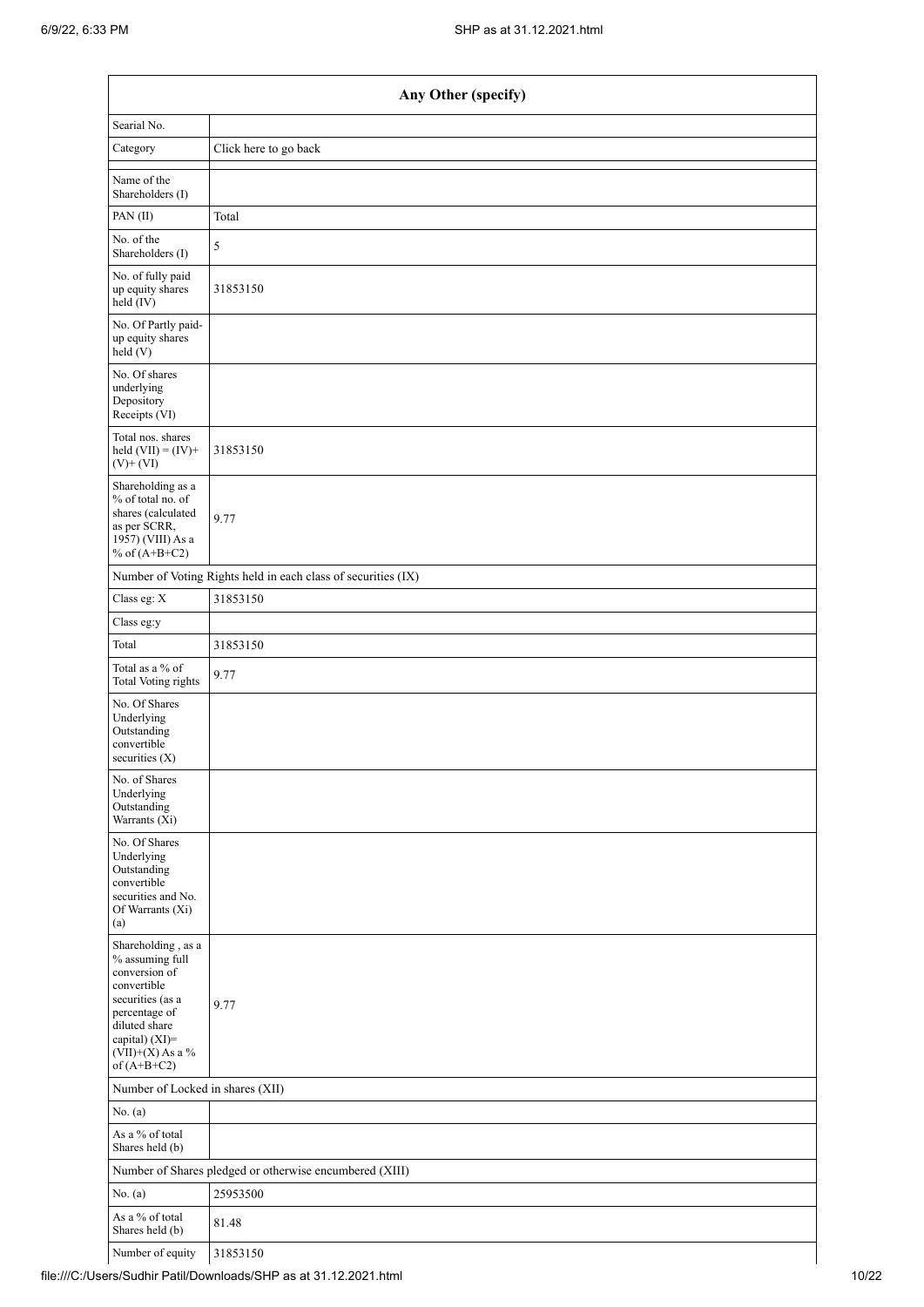| shares held in<br>dematerialized<br>form $(XIV)$ |  |  |  |
|--------------------------------------------------|--|--|--|
| Reason for not providing PAN                     |  |  |  |
| Reason for not<br>providing PAN                  |  |  |  |
| Shareholder type                                 |  |  |  |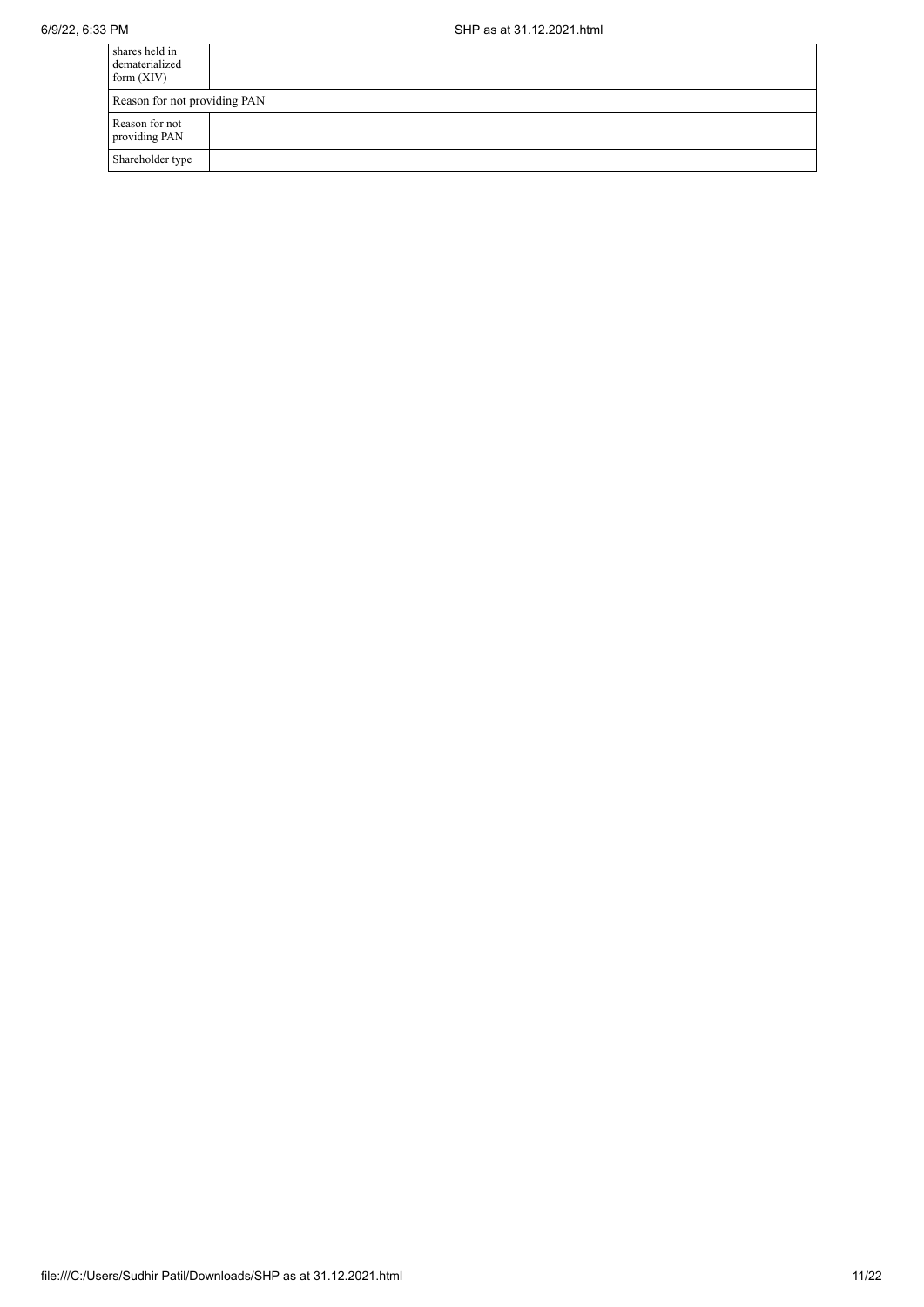| Any Other (specify)                                                                                                                                                                  |                                                               |                       |  |  |  |  |  |  |
|--------------------------------------------------------------------------------------------------------------------------------------------------------------------------------------|---------------------------------------------------------------|-----------------------|--|--|--|--|--|--|
| Searial No.                                                                                                                                                                          | $\mathbf{1}$                                                  |                       |  |  |  |  |  |  |
| Category                                                                                                                                                                             | <b>Bodies Corporate</b>                                       |                       |  |  |  |  |  |  |
| Name of the<br>Shareholders (I)                                                                                                                                                      | Essel Holdings Ltd                                            | Click here to go back |  |  |  |  |  |  |
| PAN(II)                                                                                                                                                                              | AACCE3104C                                                    | Total                 |  |  |  |  |  |  |
| No. of the<br>Shareholders (I)                                                                                                                                                       | $\mathbf{1}$                                                  | $\mathbf{1}$          |  |  |  |  |  |  |
| No. of fully paid<br>up equity shares<br>held $(IV)$                                                                                                                                 | 28874238                                                      | 28874238              |  |  |  |  |  |  |
| No. Of Partly paid-<br>up equity shares<br>held (V)                                                                                                                                  |                                                               |                       |  |  |  |  |  |  |
| No. Of shares<br>underlying<br>Depository<br>Receipts (VI)                                                                                                                           |                                                               |                       |  |  |  |  |  |  |
| Total nos. shares<br>held $(VII) = (IV) +$<br>$(V)$ + $(VI)$                                                                                                                         | 28874238                                                      | 28874238              |  |  |  |  |  |  |
| Shareholding as a<br>% of total no. of<br>shares (calculated<br>as per SCRR,<br>1957) (VIII) As a<br>% of $(A+B+C2)$                                                                 | 8.85                                                          | 8.85                  |  |  |  |  |  |  |
|                                                                                                                                                                                      | Number of Voting Rights held in each class of securities (IX) |                       |  |  |  |  |  |  |
| Class eg: X                                                                                                                                                                          | 28874238                                                      | 28874238              |  |  |  |  |  |  |
| Class eg:y                                                                                                                                                                           |                                                               |                       |  |  |  |  |  |  |
| Total                                                                                                                                                                                | 28874238                                                      | 28874238              |  |  |  |  |  |  |
| Total as a % of<br>Total Voting rights                                                                                                                                               | 8.85                                                          | 8.85                  |  |  |  |  |  |  |
| No. Of Shares<br>Underlying<br>Outstanding<br>convertible<br>securities (X)                                                                                                          |                                                               |                       |  |  |  |  |  |  |
| No. of Shares<br>Underlying<br>Outstanding<br>Warrants (Xi)                                                                                                                          |                                                               |                       |  |  |  |  |  |  |
| No. Of Shares<br>Underlying<br>Outstanding<br>convertible<br>securities and No.<br>Of Warrants (Xi)<br>(a)                                                                           |                                                               |                       |  |  |  |  |  |  |
| Shareholding, as a<br>% assuming full<br>conversion of<br>convertible<br>securities (as a<br>percentage of<br>diluted share<br>capital) (XI)=<br>$(VII)+(X)$ As a %<br>of $(A+B+C2)$ | 8.85                                                          | 8.85                  |  |  |  |  |  |  |
|                                                                                                                                                                                      | Number of Locked in shares (XII)                              |                       |  |  |  |  |  |  |
| No. (a)                                                                                                                                                                              |                                                               |                       |  |  |  |  |  |  |
| As a % of total<br>Shares held (b)                                                                                                                                                   |                                                               | $\boldsymbol{0}$      |  |  |  |  |  |  |
|                                                                                                                                                                                      | Number of Shares pledged or otherwise encumbered (XIII)       |                       |  |  |  |  |  |  |
| No. (a)                                                                                                                                                                              | $\boldsymbol{0}$                                              | $\boldsymbol{0}$      |  |  |  |  |  |  |
| As a % of total<br>Shares held (b)                                                                                                                                                   | $\boldsymbol{0}$                                              | $\boldsymbol{0}$      |  |  |  |  |  |  |
| Number of equity                                                                                                                                                                     | 28874238                                                      | 28874238              |  |  |  |  |  |  |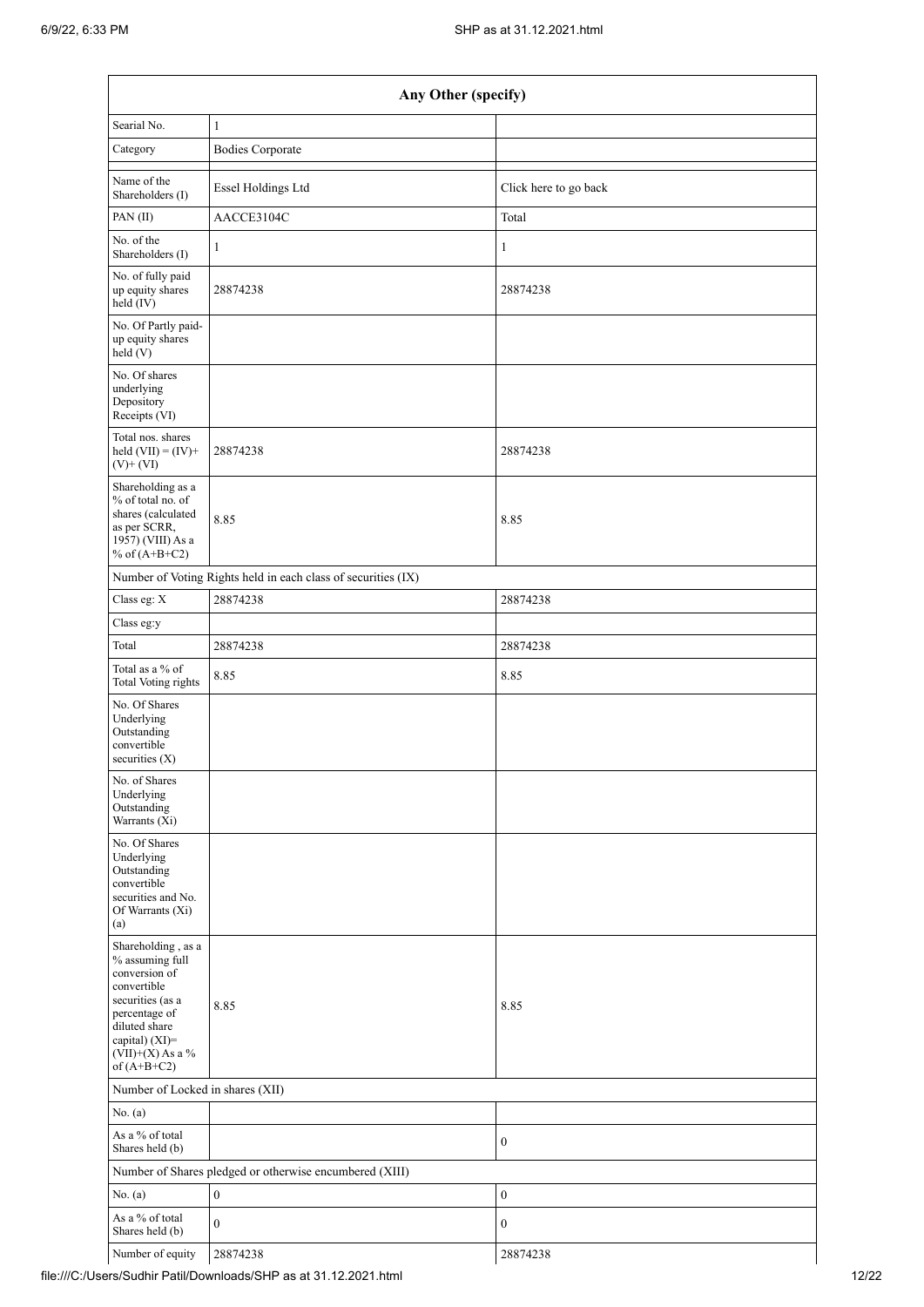| shares held in<br>dematerialized<br>form $(XIV)$ |          |  |
|--------------------------------------------------|----------|--|
| Reason for not providing PAN                     |          |  |
| Reason for not<br>providing PAN                  |          |  |
| Shareholder type                                 | Promoter |  |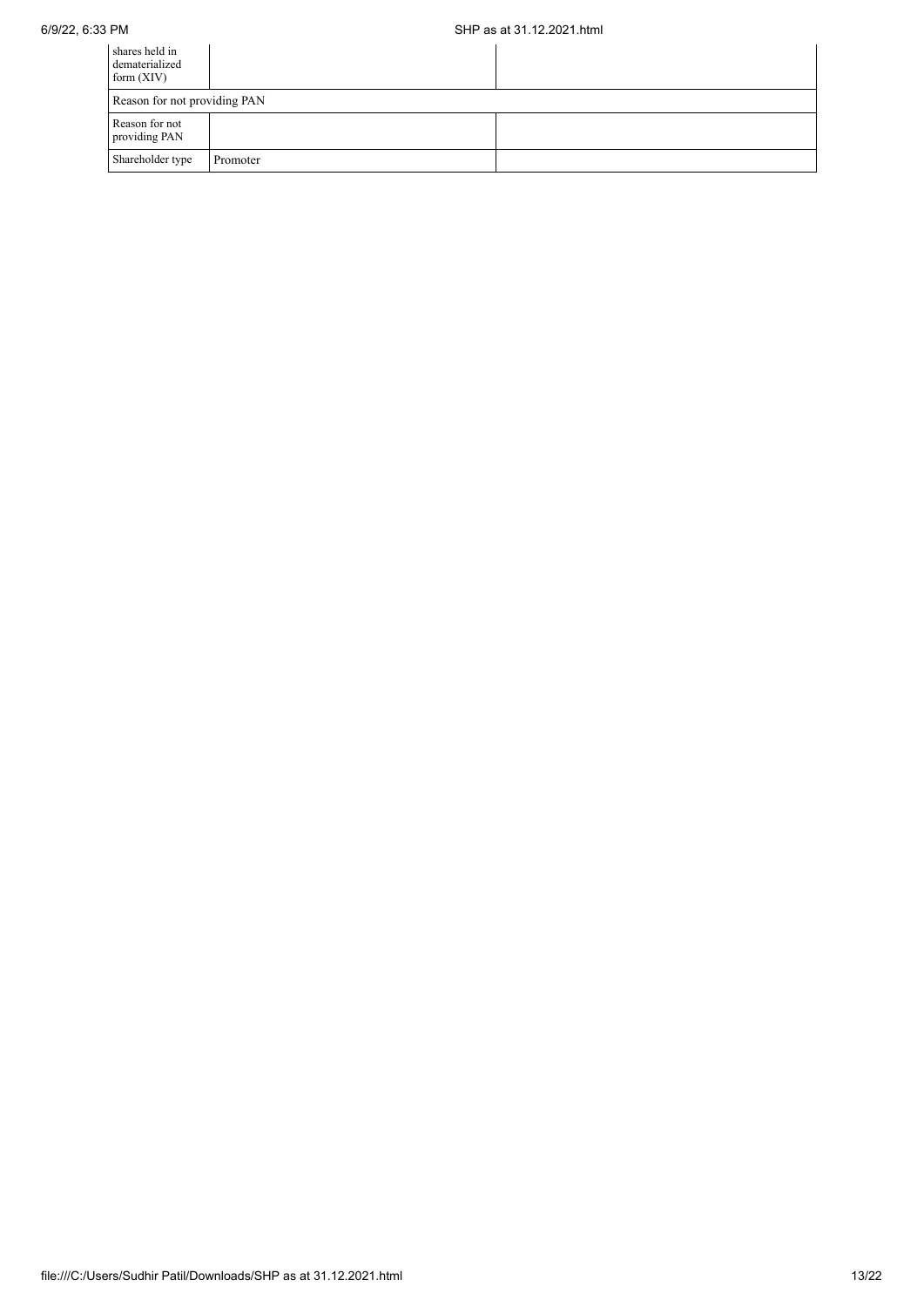| <b>Foreign Portfolio Investors</b>                                                                                                                                                 |                                      |                      |                                                  |                                                           |                          |                                      |  |  |
|------------------------------------------------------------------------------------------------------------------------------------------------------------------------------------|--------------------------------------|----------------------|--------------------------------------------------|-----------------------------------------------------------|--------------------------|--------------------------------------|--|--|
| Searial No.                                                                                                                                                                        | $\mathbf{1}$                         | $\overline{c}$       | 3                                                | $\overline{4}$                                            | 5                        | 6                                    |  |  |
| Name of the<br>Shareholders (I)                                                                                                                                                    | Moon Capital<br>Trading Pte.<br>Ltd. | Polus Global<br>Fund | Morgan Stanley<br>Asia (Singapore)<br>Pte. - Odi | Copthall Mauritius<br>Investment Limited - Odi<br>Account | Universal<br>Golden Fund | Ubs Principal<br>Capital Asia<br>Ltd |  |  |
| PAN(II)                                                                                                                                                                            | AALCM3031F                           | AAHCP1682K           | AAECM3575F                                       | AAACC4303M                                                | AABCU7332H               | AABCU7548R                           |  |  |
| No. of fully paid<br>up equity shares<br>held (IV)                                                                                                                                 | 20955327                             | 13600000             | 7770570                                          | 7605371                                                   | 6400000                  | 4566015                              |  |  |
| No. Of Partly paid-<br>up equity shares<br>held(V)                                                                                                                                 |                                      |                      |                                                  |                                                           |                          |                                      |  |  |
| No. Of shares<br>underlying<br>Depository<br>Receipts (VI)                                                                                                                         |                                      |                      |                                                  |                                                           |                          |                                      |  |  |
| Total nos. shares<br>held $(VII) = (IV) +$<br>$(V)+(VI)$                                                                                                                           | 20955327                             | 13600000             | 7770570                                          | 7605371                                                   | 6400000                  | 4566015                              |  |  |
| Shareholding as a<br>% of total no. of<br>shares (calculated<br>as per SCRR,<br>1957) (VIII) As a<br>% of $(A+B+C2)$                                                               | 6.43                                 | 4.17                 | 2.38                                             | 2.33                                                      | 1.96                     | 1.4                                  |  |  |
| Number of Voting Rights held in each class of securities (IX)                                                                                                                      |                                      |                      |                                                  |                                                           |                          |                                      |  |  |
| Class eg: X                                                                                                                                                                        | 20955327                             | 13600000             | 7770570                                          | 7605371                                                   | 6400000                  | 4566015                              |  |  |
| Class eg:y                                                                                                                                                                         |                                      |                      |                                                  |                                                           |                          |                                      |  |  |
| Total                                                                                                                                                                              | 20955327                             | 13600000             | 7770570                                          | 7605371                                                   | 6400000                  | 4566015                              |  |  |
| Total as a % of<br><b>Total Voting rights</b>                                                                                                                                      | 6.43                                 | 4.17                 | 2.38                                             | 2.33                                                      | 1.96                     | 1.4                                  |  |  |
| No. Of Shares<br>Underlying<br>Outstanding<br>convertible<br>securities (X)                                                                                                        |                                      |                      |                                                  |                                                           |                          |                                      |  |  |
| No. of Shares<br>Underlying<br>Outstanding<br>Warrants (Xi)                                                                                                                        |                                      |                      |                                                  |                                                           |                          |                                      |  |  |
| No. Of Shares<br>Underlying<br>Outstanding<br>convertible<br>securities and No.<br>Of Warrants (Xi)<br>(a)                                                                         |                                      |                      |                                                  |                                                           |                          |                                      |  |  |
| Shareholding, as a<br>% assuming full<br>conversion of<br>convertible<br>securities (as a<br>percentage of<br>diluted share<br>capital) (XI)=<br>(VII)+(X) As a %<br>of $(A+B+C2)$ | 6.43                                 | 4.17                 | 2.38                                             | 2.33                                                      | 1.96                     | 1.4                                  |  |  |
| Number of Locked in shares (XII)                                                                                                                                                   |                                      |                      |                                                  |                                                           |                          |                                      |  |  |
| No. (a)                                                                                                                                                                            |                                      |                      |                                                  |                                                           |                          |                                      |  |  |
| As a % of total<br>Shares held (b)                                                                                                                                                 |                                      |                      |                                                  |                                                           |                          |                                      |  |  |
| Number of equity<br>shares held in<br>dematerialized<br>form $(XIV)$                                                                                                               | 20955327                             | 13600000             | 7770570                                          | 7605371                                                   | 6400000                  | 4566015                              |  |  |
| Reason for not providing PAN                                                                                                                                                       |                                      |                      |                                                  |                                                           |                          |                                      |  |  |
| Reason for not<br>providing PAN                                                                                                                                                    |                                      |                      |                                                  |                                                           |                          |                                      |  |  |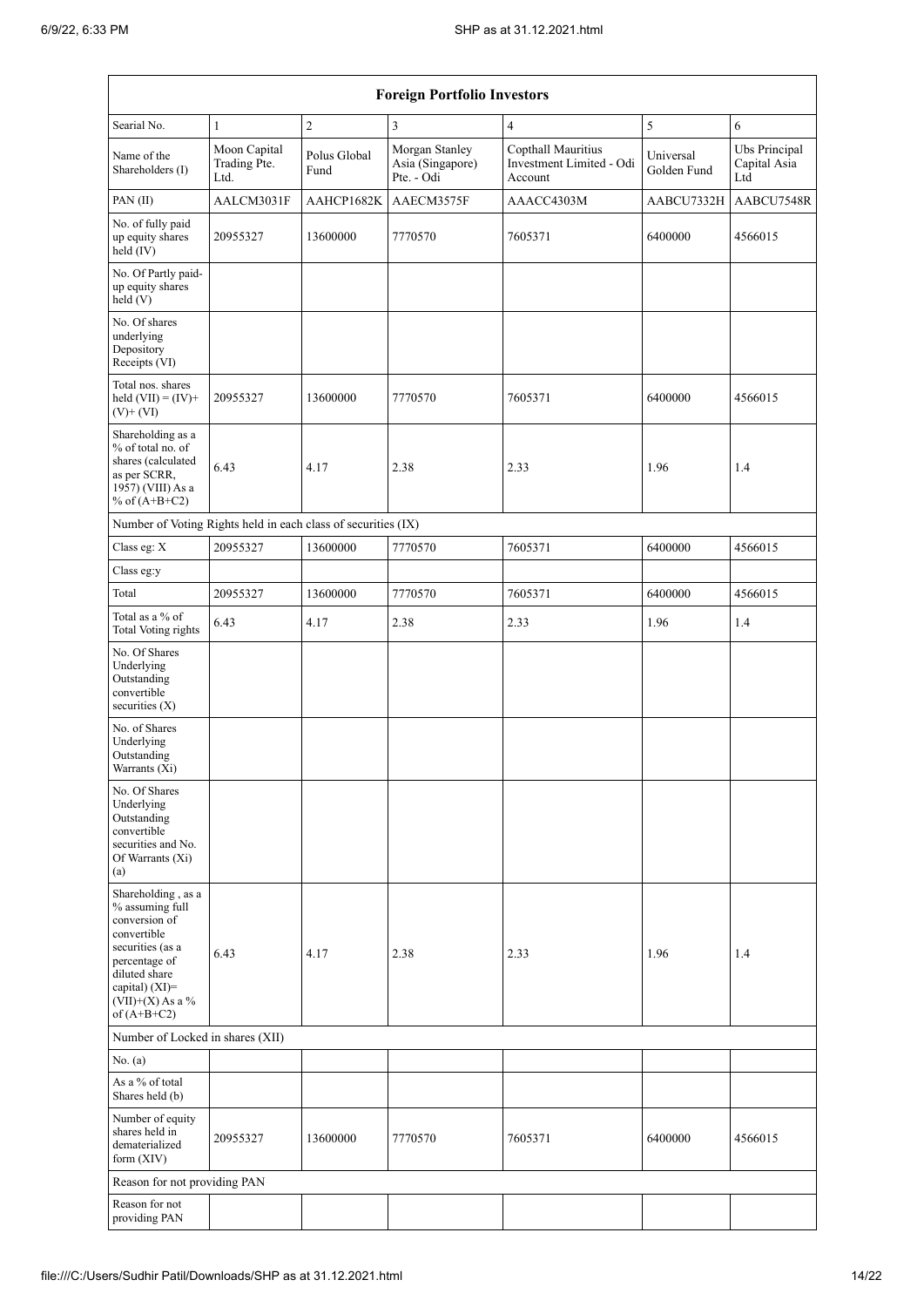|                                                                                                                                                                                      | <b>Foreign Portfolio Investors</b>                            |  |  |  |  |  |  |  |
|--------------------------------------------------------------------------------------------------------------------------------------------------------------------------------------|---------------------------------------------------------------|--|--|--|--|--|--|--|
| Searial No.                                                                                                                                                                          |                                                               |  |  |  |  |  |  |  |
| Name of the<br>Shareholders (I)                                                                                                                                                      | Click here to go back                                         |  |  |  |  |  |  |  |
| PAN (II)                                                                                                                                                                             | Total                                                         |  |  |  |  |  |  |  |
| No. of fully paid<br>up equity shares<br>held (IV)                                                                                                                                   | 60897283                                                      |  |  |  |  |  |  |  |
| No. Of Partly paid-<br>up equity shares<br>held (V)                                                                                                                                  |                                                               |  |  |  |  |  |  |  |
| No. Of shares<br>underlying<br>Depository<br>Receipts (VI)                                                                                                                           |                                                               |  |  |  |  |  |  |  |
| Total nos. shares<br>held $(VII) = (IV) +$<br>$(V)$ + $(VI)$                                                                                                                         | 60897283                                                      |  |  |  |  |  |  |  |
| Shareholding as a<br>% of total no. of<br>shares (calculated<br>as per SCRR,<br>1957) (VIII) As a<br>% of $(A+B+C2)$                                                                 | 18.67                                                         |  |  |  |  |  |  |  |
|                                                                                                                                                                                      | Number of Voting Rights held in each class of securities (IX) |  |  |  |  |  |  |  |
| Class eg: X                                                                                                                                                                          | 60897283                                                      |  |  |  |  |  |  |  |
| Class eg:y                                                                                                                                                                           |                                                               |  |  |  |  |  |  |  |
| Total                                                                                                                                                                                | 60897283                                                      |  |  |  |  |  |  |  |
| Total as a % of<br><b>Total Voting rights</b>                                                                                                                                        | 18.67                                                         |  |  |  |  |  |  |  |
| No. Of Shares<br>Underlying<br>Outstanding<br>convertible<br>securities (X)                                                                                                          |                                                               |  |  |  |  |  |  |  |
| No. of Shares<br>Underlying<br>Outstanding<br>Warrants (Xi)                                                                                                                          |                                                               |  |  |  |  |  |  |  |
| No. Of Shares<br>Underlying<br>Outstanding<br>convertible<br>securities and No.<br>Of Warrants (Xi)<br>(a)                                                                           |                                                               |  |  |  |  |  |  |  |
| Shareholding, as a<br>% assuming full<br>conversion of<br>convertible<br>securities (as a<br>percentage of<br>diluted share<br>capital) (XI)=<br>$(VII)+(X)$ As a %<br>of $(A+B+C2)$ | 18.67                                                         |  |  |  |  |  |  |  |
| Number of Locked in shares (XII)                                                                                                                                                     |                                                               |  |  |  |  |  |  |  |
| No. (a)                                                                                                                                                                              |                                                               |  |  |  |  |  |  |  |
| As a % of total<br>Shares held (b)                                                                                                                                                   |                                                               |  |  |  |  |  |  |  |
| Number of equity<br>shares held in<br>dematerialized<br>form (XIV)                                                                                                                   | 60897283                                                      |  |  |  |  |  |  |  |
| Reason for not providing PAN                                                                                                                                                         |                                                               |  |  |  |  |  |  |  |
| Reason for not<br>providing PAN                                                                                                                                                      |                                                               |  |  |  |  |  |  |  |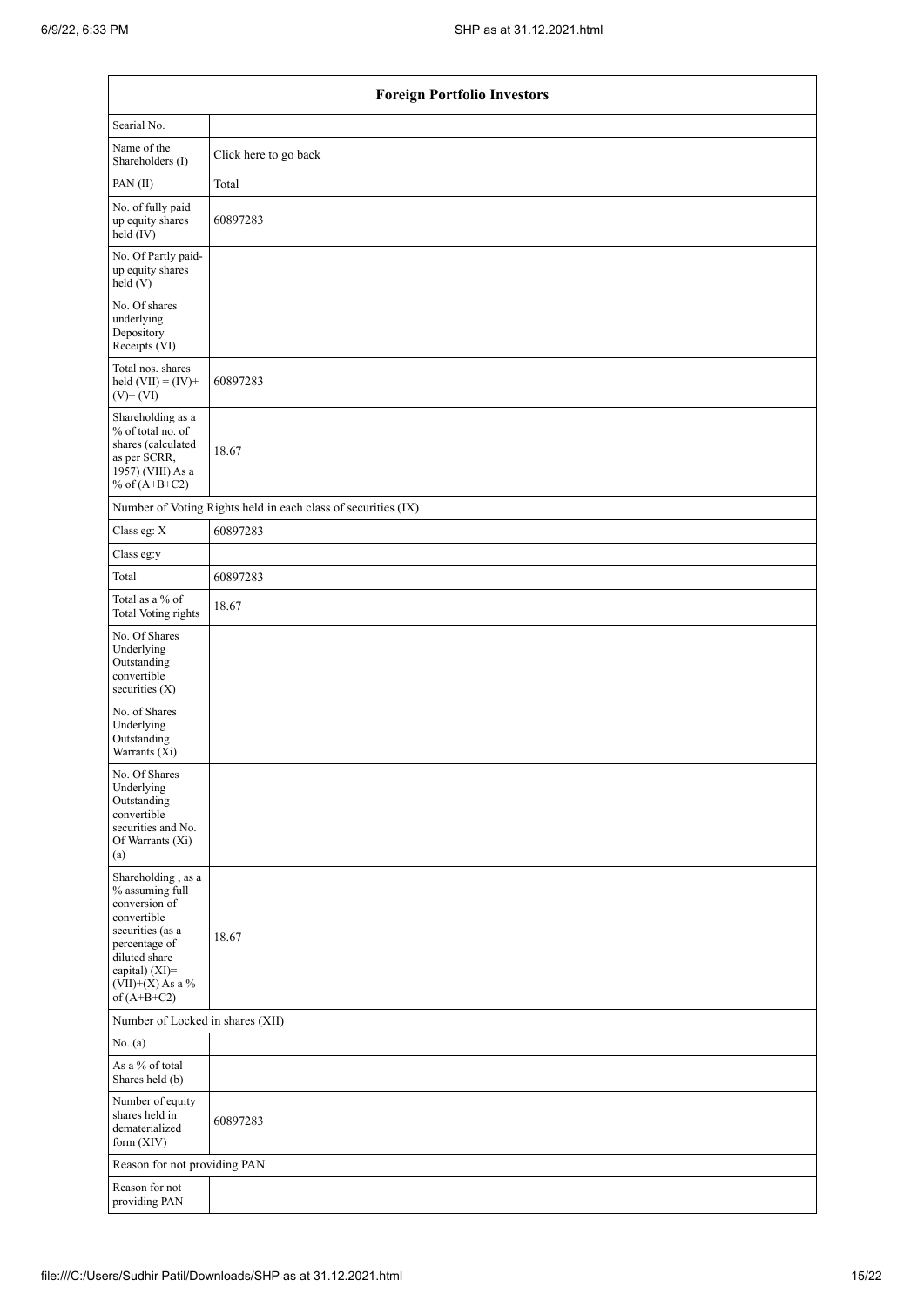|                                                                                                                                                                                       | Any Other (specify) |                      |            |                              |            |                                     |                     |  |  |  |
|---------------------------------------------------------------------------------------------------------------------------------------------------------------------------------------|---------------------|----------------------|------------|------------------------------|------------|-------------------------------------|---------------------|--|--|--|
| Searial No.                                                                                                                                                                           | $\mathbf{1}$        | $\overline{c}$       | 3          | $\overline{4}$               | 5          | 6                                   | $\overline{7}$      |  |  |  |
| Category                                                                                                                                                                              | Trusts              | Foreign<br>Nationals | <b>HUF</b> | Non-Resident Indian<br>(NRI) | <b>LLP</b> | Overseas Corporate<br><b>Bodies</b> | Clearing<br>Members |  |  |  |
| Category / More<br>than 1 percentage                                                                                                                                                  | Category            | Category             | Category   | Category                     | Category   | Category                            | Category            |  |  |  |
| Name of the<br>Shareholders (I)                                                                                                                                                       |                     |                      |            |                              |            |                                     |                     |  |  |  |
| PAN(II)                                                                                                                                                                               |                     |                      |            |                              |            |                                     |                     |  |  |  |
| No. of the<br>Shareholders (I)                                                                                                                                                        | $\overline{4}$      | $\overline{2}$       | 1849       | 1907                         | 25         | $\overline{c}$                      | 141                 |  |  |  |
| No. of fully paid<br>up equity shares<br>held (IV)                                                                                                                                    | 164110              | 4021                 | 3831928    | 4896743                      | 359823     | 123                                 | 8857341             |  |  |  |
| No. Of Partly paid-<br>up equity shares<br>held (V)                                                                                                                                   |                     |                      |            |                              |            |                                     |                     |  |  |  |
| No. Of shares<br>underlying<br>Depository<br>Receipts (VI)                                                                                                                            |                     |                      |            |                              |            |                                     |                     |  |  |  |
| Total nos. shares<br>held $(VII) = (IV) +$<br>$(V)$ + $(VI)$                                                                                                                          | 164110              | 4021                 | 3831928    | 4896743                      | 359823     | 123                                 | 8857341             |  |  |  |
| Shareholding as a<br>% of total no. of<br>shares (calculated<br>as per SCRR,<br>1957) (VIII) As a<br>% of $(A+B+C2)$                                                                  | 0.05                | $\boldsymbol{0}$     | 1.18       | 1.5                          | 0.11       | $\boldsymbol{0}$                    | 2.72                |  |  |  |
| Number of Voting Rights held in each class of securities (IX)                                                                                                                         |                     |                      |            |                              |            |                                     |                     |  |  |  |
| Class eg: X                                                                                                                                                                           | 164110              | 4021                 | 3831928    | 4896743                      | 359823     | 123                                 | 8857341             |  |  |  |
| Class eg:y                                                                                                                                                                            |                     |                      |            |                              |            |                                     |                     |  |  |  |
| Total                                                                                                                                                                                 | 164110              | 4021                 | 3831928    | 4896743                      | 359823     | 123                                 | 8857341             |  |  |  |
| Total as a % of<br>Total Voting rights                                                                                                                                                | 0.05                | $\boldsymbol{0}$     | 1.18       | 1.5                          | 0.11       | $\boldsymbol{0}$                    | 2.72                |  |  |  |
| No. Of Shares<br>Underlying<br>Outstanding<br>convertible<br>securities $(X)$                                                                                                         |                     |                      |            |                              |            |                                     |                     |  |  |  |
| No. of Shares<br>Underlying<br>Outstanding<br>Warrants (Xi)                                                                                                                           |                     |                      |            |                              |            |                                     |                     |  |  |  |
| No. Of Shares<br>Underlying<br>Outstanding<br>convertible<br>securities and No.<br>Of Warrants (Xi)<br>(a)                                                                            |                     |                      |            |                              |            |                                     |                     |  |  |  |
| Shareholding, as a<br>% assuming full<br>conversion of<br>convertible<br>securities (as a<br>percentage of<br>diluted share<br>capital) (XI)=<br>(VII)+(X) As a $\%$<br>of $(A+B+C2)$ | 0.05                | $\boldsymbol{0}$     | 1.18       | 1.5                          | 0.11       | 0                                   | 2.72                |  |  |  |
| Number of Locked in shares (XII)                                                                                                                                                      |                     |                      |            |                              |            |                                     |                     |  |  |  |
| No. (a)                                                                                                                                                                               |                     |                      |            |                              |            |                                     |                     |  |  |  |
| As a % of total<br>Shares held (b)                                                                                                                                                    |                     |                      |            |                              |            |                                     |                     |  |  |  |
| Number of equity<br>shares held in<br>dematerialized<br>form $(XIV)$                                                                                                                  | 164110              | 3747                 | 3831899    | 4802505                      | 359823     | 123                                 | 8857341             |  |  |  |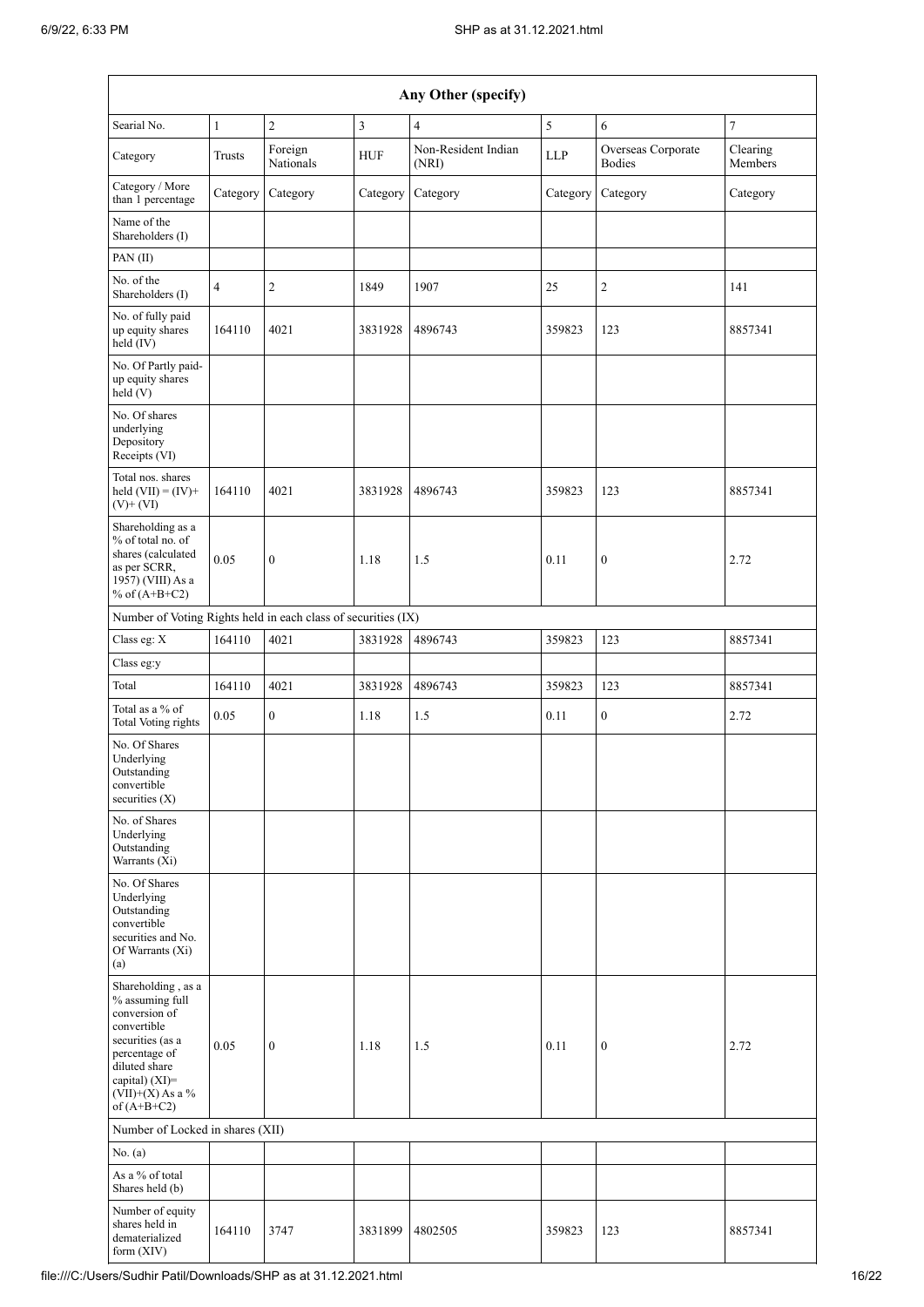| Reason for not providing PAN    |  |  |  |  |  |  |  |
|---------------------------------|--|--|--|--|--|--|--|
| Reason for not<br>providing PAN |  |  |  |  |  |  |  |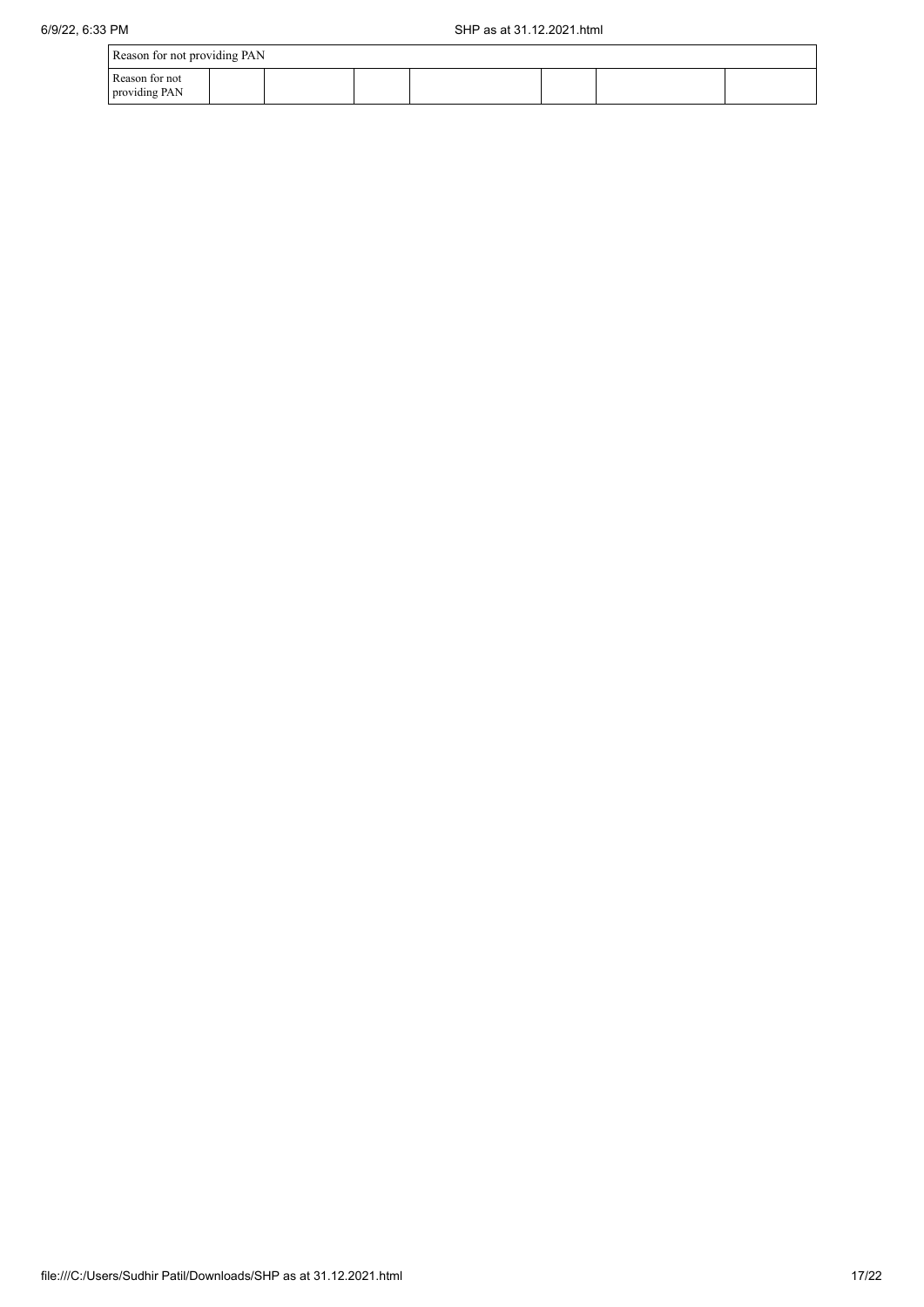| Any Other (specify)                                                                                                                                                                  |                                              |                            |                                                  |                                                             |                                                            |                                              |                                              |  |  |
|--------------------------------------------------------------------------------------------------------------------------------------------------------------------------------------|----------------------------------------------|----------------------------|--------------------------------------------------|-------------------------------------------------------------|------------------------------------------------------------|----------------------------------------------|----------------------------------------------|--|--|
| Searial No.                                                                                                                                                                          | 8                                            | 9                          | 10                                               | 11                                                          | 12                                                         | 13                                           | 14                                           |  |  |
| Category                                                                                                                                                                             | Clearing<br>Members                          | <b>Bodies</b><br>Corporate | <b>Bodies</b><br>Corporate                       | <b>Bodies Corporate</b>                                     | <b>Bodies Corporate</b>                                    | <b>Bodies</b><br>Corporate                   | <b>Bodies</b><br>Corporate                   |  |  |
| Category / More<br>than 1 percentage                                                                                                                                                 | More than 1<br>percentage of<br>shareholding | Category                   | More than 1<br>percentage of<br>shareholding     | More than 1<br>percentage of<br>shareholding                | More than 1<br>percentage of<br>shareholding               | More than 1<br>percentage of<br>shareholding | More than 1<br>percentage of<br>shareholding |  |  |
| Name of the<br>Shareholders (I)                                                                                                                                                      | Samco<br>Securities<br>Limited               |                            | Rattanindia<br><b>Finance Private</b><br>Limited | Housing<br>Development<br>Finance<br>Corporation<br>Limited | L And T<br>Infrastructure<br>Finance<br>Company<br>Limited | Idbi<br>Trusteeship<br>Services<br>Limited   | L And T<br>Finance Ltd                       |  |  |
| PAN(II)                                                                                                                                                                              | AAICS2455A                                   |                            | AAACV3154D                                       | AAACH0997E                                                  | AABCL2283L                                                 | AAACI8912J                                   | AACCA1963B                                   |  |  |
| No. of the<br>Shareholders (I)                                                                                                                                                       | 1                                            | 646                        | $\mathbf{1}$                                     | 1                                                           | 1                                                          | $\mathbf{1}$                                 | $\mathbf{1}$                                 |  |  |
| No. of fully paid<br>up equity shares<br>held (IV)                                                                                                                                   | 5300000                                      | 102134048                  | 20950000                                         | 15805000                                                    | 12560000                                                   | 12230399                                     | 9602667                                      |  |  |
| No. Of Partly paid-<br>up equity shares<br>held(V)                                                                                                                                   |                                              |                            |                                                  |                                                             |                                                            |                                              |                                              |  |  |
| No. Of shares<br>underlying<br>Depository<br>Receipts (VI)                                                                                                                           |                                              |                            |                                                  |                                                             |                                                            |                                              |                                              |  |  |
| Total nos. shares<br>held $(VII) = (IV) +$<br>$(V)$ + $(VI)$                                                                                                                         | 5300000                                      | 102134048                  | 20950000                                         | 15805000                                                    | 12560000                                                   | 12230399                                     | 9602667                                      |  |  |
| Shareholding as a<br>% of total no. of<br>shares (calculated<br>as per SCRR,<br>1957) (VIII) As a<br>% of $(A+B+C2)$                                                                 | 1.63                                         | 31.32                      | 6.42                                             | 4.85                                                        | 3.85                                                       | 3.75                                         | 2.94                                         |  |  |
| Number of Voting Rights held in each class of securities (IX)                                                                                                                        |                                              |                            |                                                  |                                                             |                                                            |                                              |                                              |  |  |
| Class eg: X                                                                                                                                                                          | 5300000                                      | 102134048                  | 20950000                                         | 15805000                                                    | 12560000                                                   | 12230399                                     | 9602667                                      |  |  |
| Class eg:y                                                                                                                                                                           |                                              |                            |                                                  |                                                             |                                                            |                                              |                                              |  |  |
| Total                                                                                                                                                                                | 5300000                                      | 102134048                  | 20950000                                         | 15805000                                                    | 12560000                                                   | 12230399                                     | 9602667                                      |  |  |
| Total as a $\%$ of<br><b>Total Voting rights</b>                                                                                                                                     | 1.63                                         | 31.32                      | 6.42                                             | 4.85                                                        | 3.85                                                       | 3.75                                         | 2.94                                         |  |  |
| No. Of Shares<br>Underlying<br>Outstanding<br>convertible<br>securities $(X)$                                                                                                        |                                              |                            |                                                  |                                                             |                                                            |                                              |                                              |  |  |
| No. of Shares<br>Underlying<br>Outstanding<br>Warrants (Xi)                                                                                                                          |                                              |                            |                                                  |                                                             |                                                            |                                              |                                              |  |  |
| No. Of Shares<br>Underlying<br>Outstanding<br>convertible<br>securities and No.<br>Of Warrants (Xi)<br>(a)                                                                           |                                              |                            |                                                  |                                                             |                                                            |                                              |                                              |  |  |
| Shareholding, as a<br>% assuming full<br>conversion of<br>convertible<br>securities (as a<br>percentage of<br>diluted share<br>capital) (XI)=<br>$(VII)+(X)$ As a %<br>of $(A+B+C2)$ | 1.63                                         | 31.32                      | 6.42                                             | 4.85                                                        | 3.85                                                       | 3.75                                         | 2.94                                         |  |  |
| Number of Locked in shares (XII)                                                                                                                                                     |                                              |                            |                                                  |                                                             |                                                            |                                              |                                              |  |  |
| No. (a)                                                                                                                                                                              |                                              |                            |                                                  |                                                             |                                                            |                                              |                                              |  |  |
| As a % of total<br>Shares held (b)                                                                                                                                                   |                                              |                            |                                                  |                                                             |                                                            |                                              |                                              |  |  |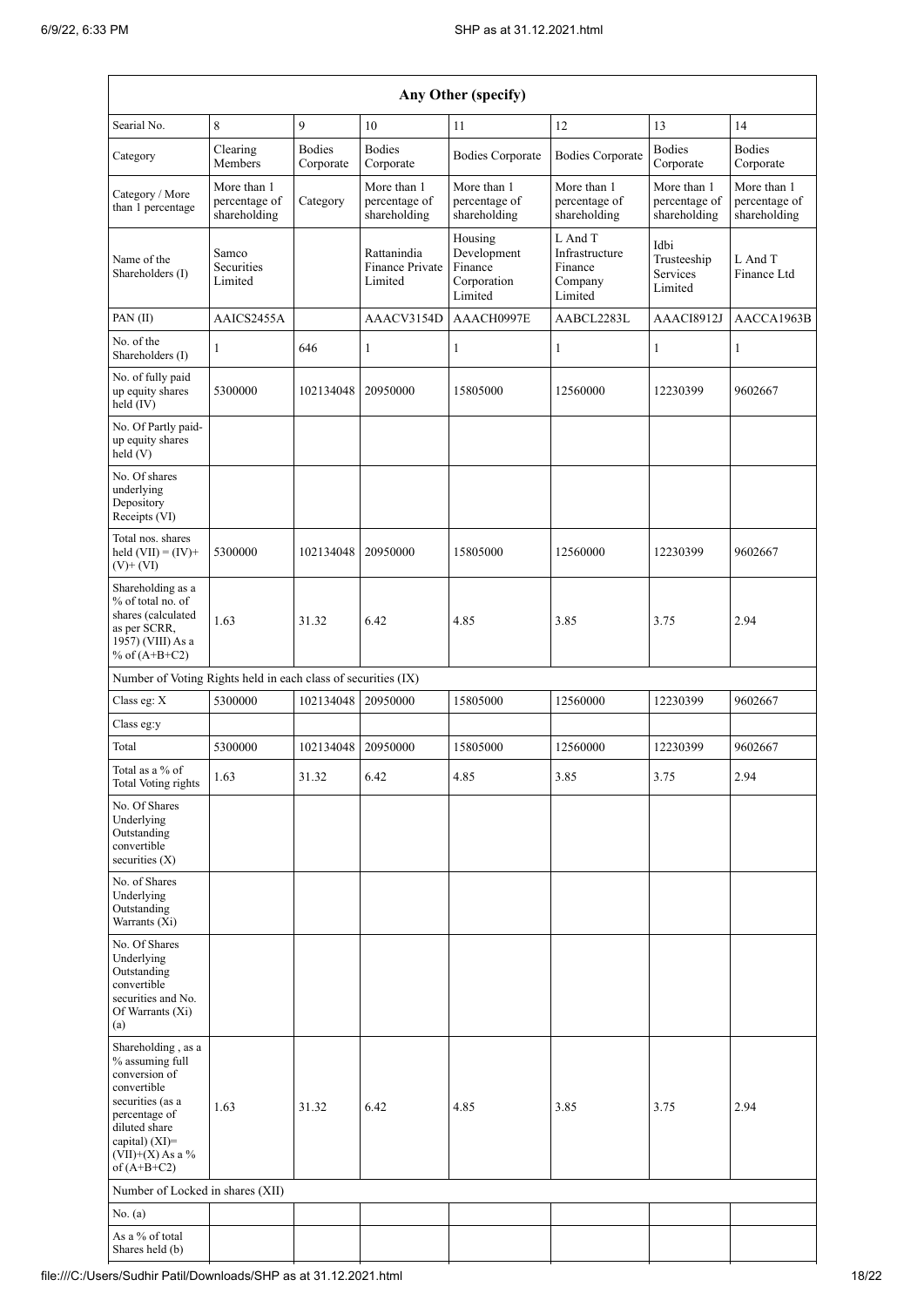## 6/9/22, 6:33 PM SHP as at 31.12.2021.html

| Number of equity<br>shares held in<br>dematerialized<br>form $(XIV)$ | 5300000 | 102133774   20950000 | 15805000 | 12560000 | 12230399 | 9602667 |
|----------------------------------------------------------------------|---------|----------------------|----------|----------|----------|---------|
| Reason for not providing PAN                                         |         |                      |          |          |          |         |
| Reason for not<br>providing PAN                                      |         |                      |          |          |          |         |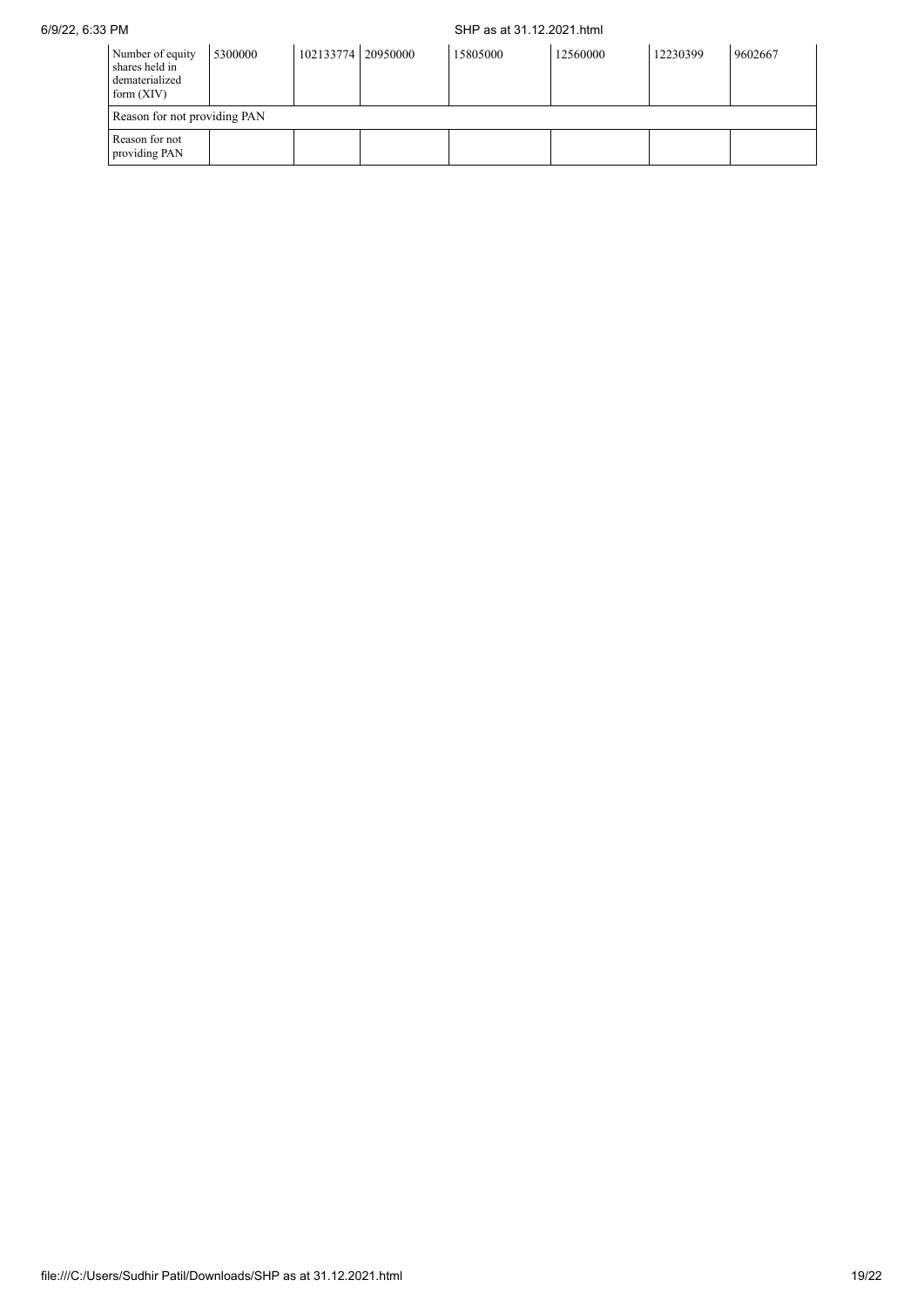| Any Other (specify)                                                                                                                                                                  |                                                               |                                           |                                           |                          |  |  |  |  |
|--------------------------------------------------------------------------------------------------------------------------------------------------------------------------------------|---------------------------------------------------------------|-------------------------------------------|-------------------------------------------|--------------------------|--|--|--|--|
| Searial No.                                                                                                                                                                          | 15                                                            | 16                                        | 17                                        |                          |  |  |  |  |
| Category                                                                                                                                                                             | <b>Bodies Corporate</b>                                       | <b>Bodies Corporate</b>                   | <b>Bodies Corporate</b>                   |                          |  |  |  |  |
| Category / More<br>than 1 percentage                                                                                                                                                 | More than 1 percentage of<br>shareholding                     | More than 1 percentage of<br>shareholding | More than 1 percentage of<br>shareholding |                          |  |  |  |  |
| Name of the<br>Shareholders (I)                                                                                                                                                      | Indusind Bank Ltd.                                            | Vyoman India Private Limited              | Veena Investments Private<br>Limited      | Click here to go<br>back |  |  |  |  |
| PAN(II)                                                                                                                                                                              | AAACI1314G                                                    | AAWCS1972Q                                | AAACV6436A                                | Total                    |  |  |  |  |
| No. of the<br>Shareholders (I)                                                                                                                                                       | 1                                                             | 1                                         | $\mathbf{1}$                              | 4576                     |  |  |  |  |
| No. of fully paid<br>up equity shares<br>held (IV)                                                                                                                                   | 9132775                                                       | 4949506                                   | 3449013                                   | 120248137                |  |  |  |  |
| No. Of Partly paid-<br>up equity shares<br>held(V)                                                                                                                                   |                                                               |                                           |                                           |                          |  |  |  |  |
| No. Of shares<br>underlying<br>Depository<br>Receipts (VI)                                                                                                                           |                                                               |                                           |                                           |                          |  |  |  |  |
| Total nos. shares<br>held $(VII) = (IV) +$<br>$(V)+(VI)$                                                                                                                             | 9132775                                                       | 4949506                                   | 3449013                                   | 120248137                |  |  |  |  |
| Shareholding as a<br>% of total no. of<br>shares (calculated<br>as per SCRR,<br>1957) (VIII) As a<br>% of $(A+B+C2)$                                                                 | 2.8                                                           | 1.52                                      | 1.06                                      | 36.88                    |  |  |  |  |
|                                                                                                                                                                                      | Number of Voting Rights held in each class of securities (IX) |                                           |                                           |                          |  |  |  |  |
| Class eg: X                                                                                                                                                                          | 9132775                                                       | 4949506                                   | 3449013                                   | 120248137                |  |  |  |  |
| Class eg:y                                                                                                                                                                           |                                                               |                                           |                                           |                          |  |  |  |  |
| Total                                                                                                                                                                                | 9132775                                                       | 4949506                                   | 3449013                                   | 120248137                |  |  |  |  |
| Total as a % of<br>Total Voting rights                                                                                                                                               | 2.8                                                           | 1.52                                      | 1.06                                      | 36.88                    |  |  |  |  |
| No. Of Shares<br>Underlying<br>Outstanding<br>convertible<br>securities $(X)$                                                                                                        |                                                               |                                           |                                           |                          |  |  |  |  |
| No. of Shares<br>Underlying<br>Outstanding<br>Warrants (Xi)                                                                                                                          |                                                               |                                           |                                           |                          |  |  |  |  |
| No. Of Shares<br>Underlying<br>Outstanding<br>convertible<br>securities and No.<br>Of Warrants (Xi)<br>(a)                                                                           |                                                               |                                           |                                           |                          |  |  |  |  |
| Shareholding, as a<br>% assuming full<br>conversion of<br>convertible<br>securities (as a<br>percentage of<br>diluted share<br>capital) (XI)=<br>$(VII)+(X)$ As a %<br>of $(A+B+C2)$ | 2.8                                                           | 1.52                                      | 1.06                                      | 36.88                    |  |  |  |  |
| Number of Locked in shares (XII)                                                                                                                                                     |                                                               |                                           |                                           |                          |  |  |  |  |
| No. $(a)$                                                                                                                                                                            |                                                               |                                           |                                           |                          |  |  |  |  |
| As a % of total<br>Shares held (b)                                                                                                                                                   |                                                               |                                           |                                           |                          |  |  |  |  |
| Number of equity<br>shares held in<br>dematerialized<br>form (XIV)                                                                                                                   | 9132775                                                       | 4949506                                   | 3449013                                   | 120153322                |  |  |  |  |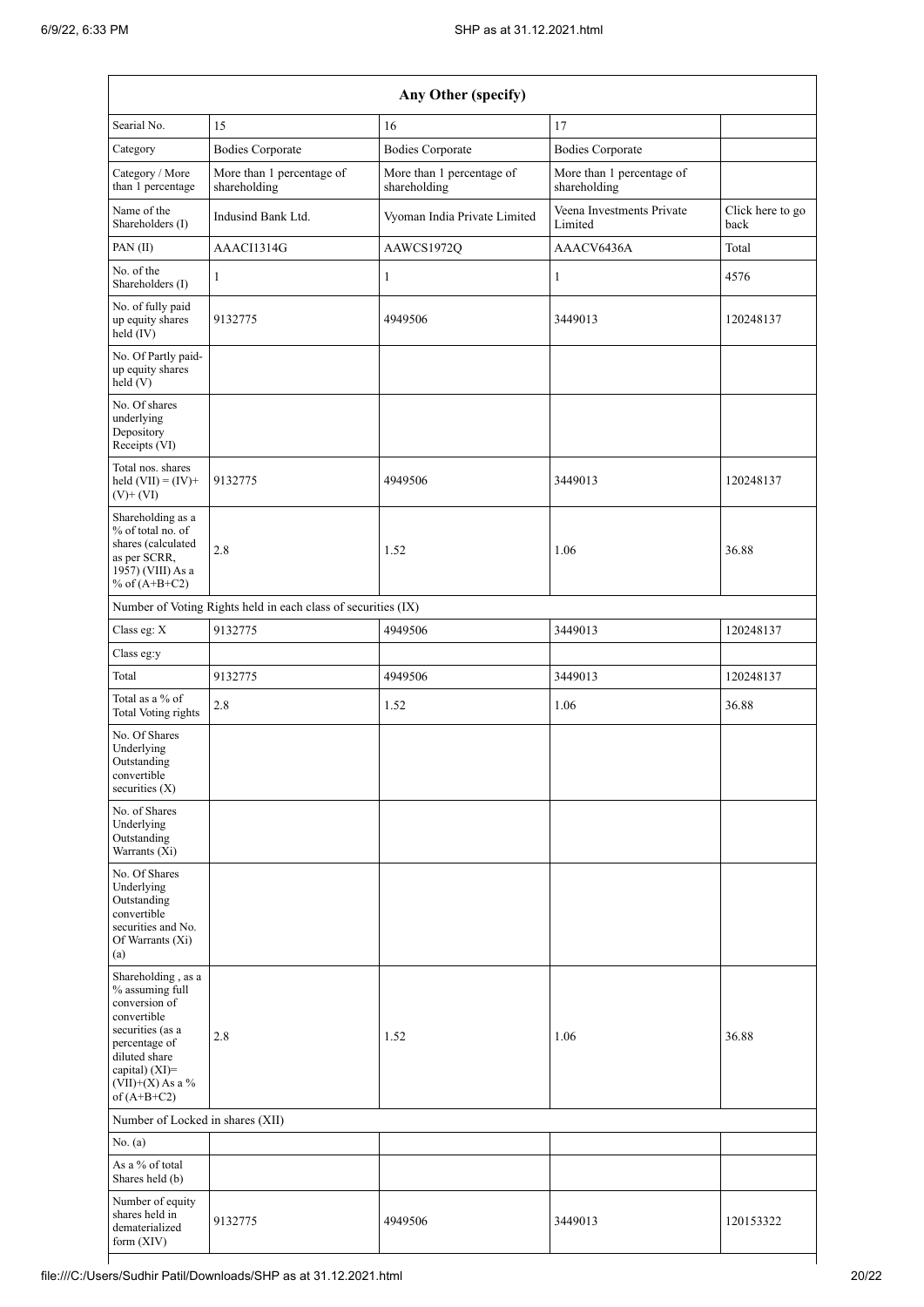| Reason for not providing PAN    |  |  |
|---------------------------------|--|--|
| Reason for not<br>providing PAN |  |  |